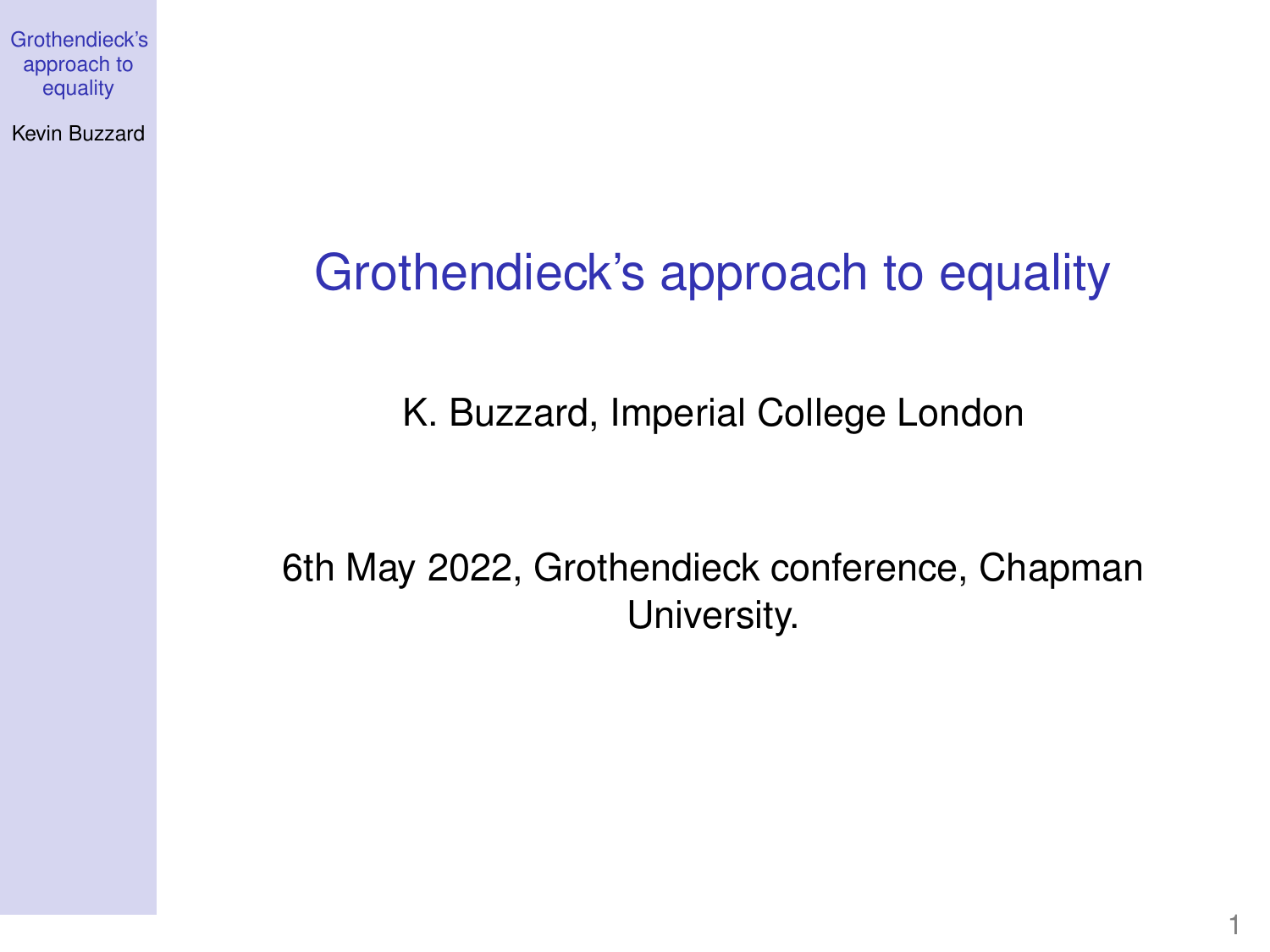### Kevin Buzzard

### Before we start

Two things before we start:

1) Thank you *very much* to the organising committee for the invitation, and thanks to you all for coming!

2) I'm sorry I'm not there in person – I found it too difficult to justify yet another transatlantic flight.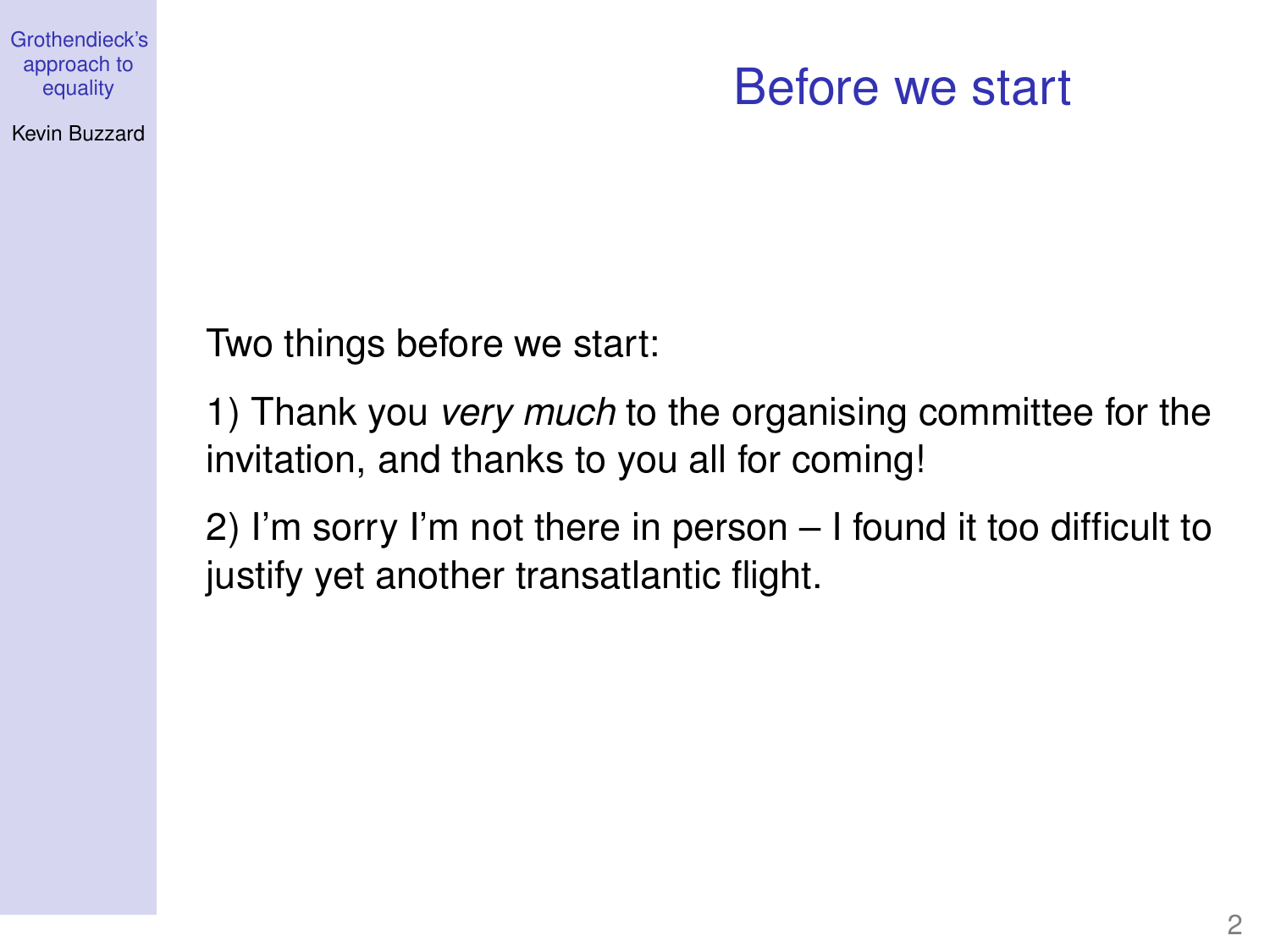### A cool fact

Kevin Buzzard

Here's a mathematical fact:

If *a* is a positive integer which ends in 7, and *b* is a positive integer which ends in 4, then the product  $a \times b$  will end in 8.

When we are young, we are taught an *algorithm* for multiplying positive integers ("column multiplication"). You can prove the above theorem by looking at the algorithm.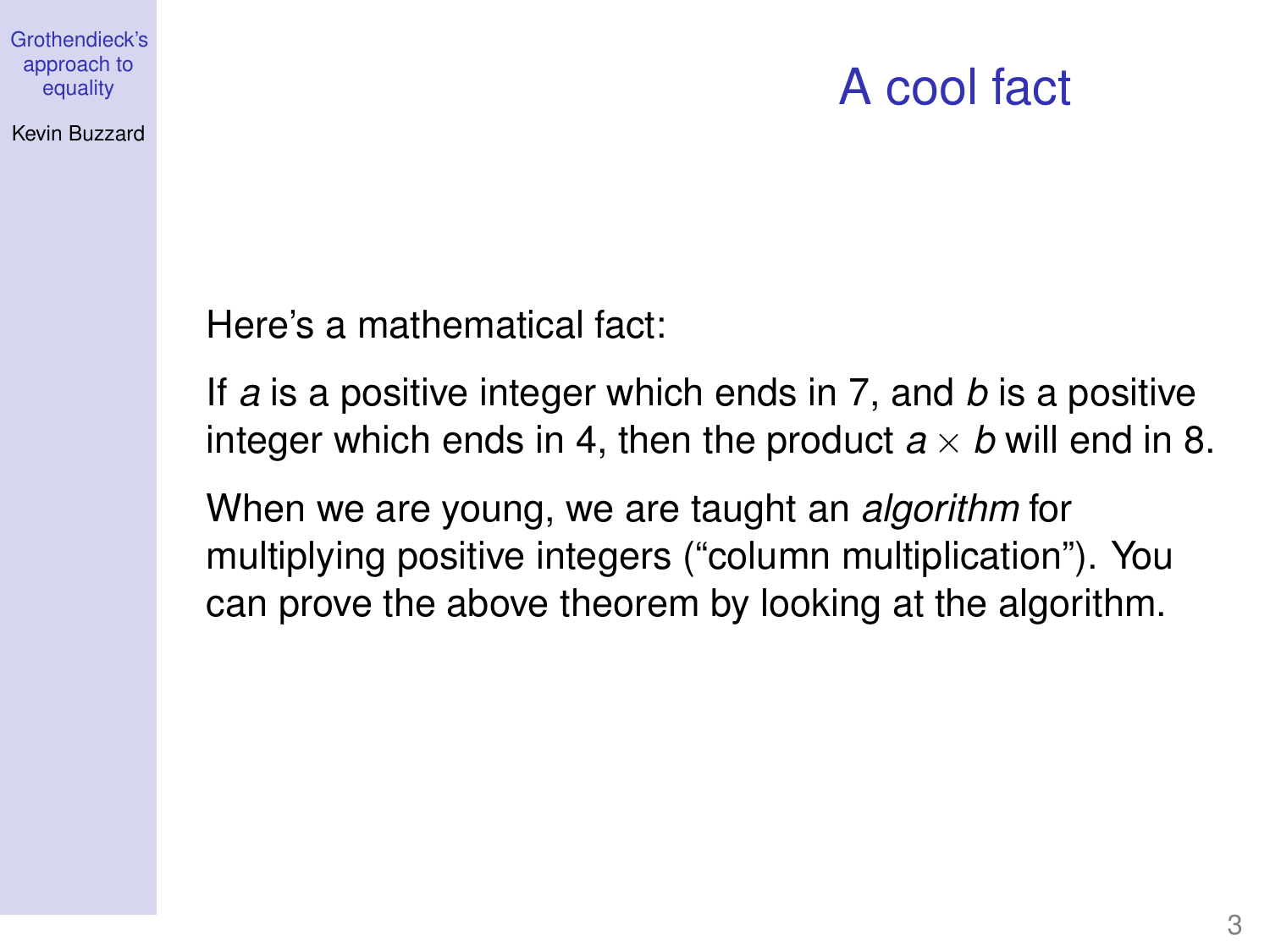### Kevin Buzzard

# The integers modulo 10

Later on, we learn that there's something called "the integers modulo 10".

It is a finite "system of numbers".

A "pre-university" model for it is the set  ${0, 1, 2, 3, 4, 5, 6, 7, 8, 9}.$ 

There is a "reduction modulo 10" map from the positive integers to this set, defined by "divide by 10 and take the remainder", or simply "take the last digit".

For example, the integer 37 gets mapped to 7.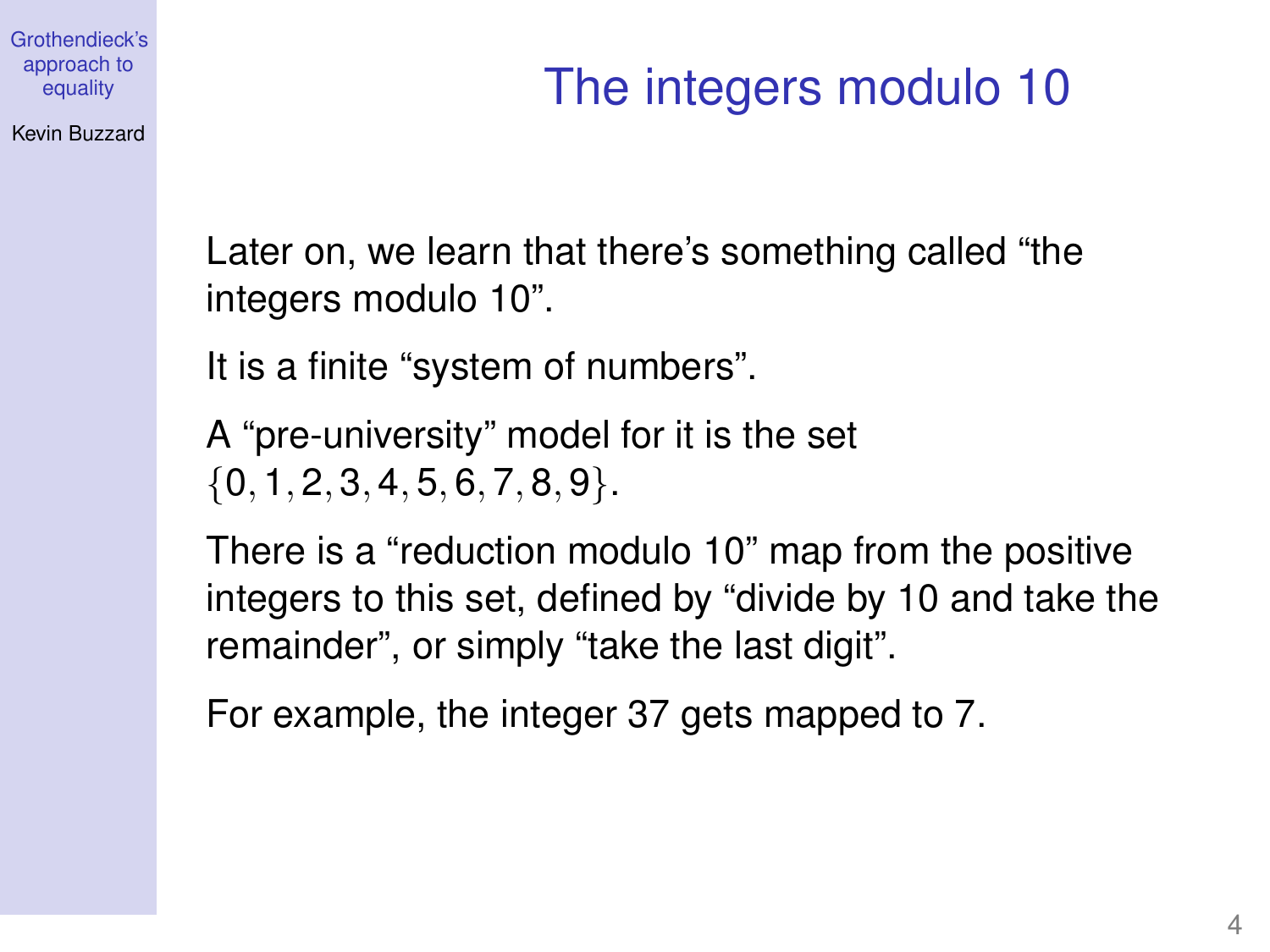[Grothendieck's](#page-0-0) approach to equality Kevin Buzzard

# The integers modulo 10

The integers modulo 10: {0, 1, 2, 3, 4, 5, 6, 7, 8, 9}.

The integers modulo 10 have an addition and a multiplication of their own!

It's defined by "if you go off the top, you appear again at the bottom". For example  $9 + 1 = 0$ ,  $9 + 2 = 1$ , and  $7 \times 4 = 28 = 18 = 8$ .

Alternative definition: "Do the calculation in the regular integers, and then divide by 10 and take the remainder."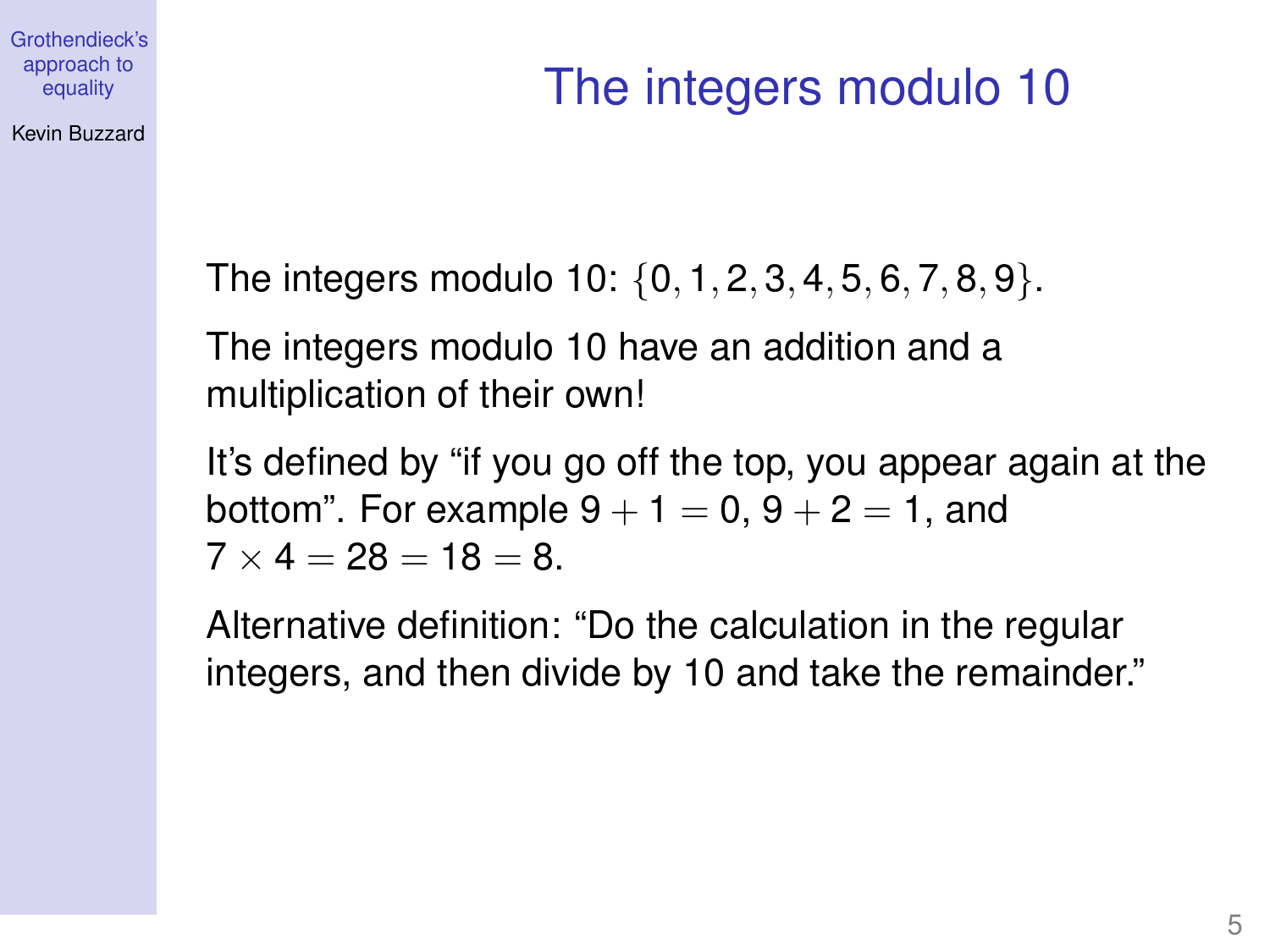Kevin Buzzard

# The integers modulo 10

Philosophical objection:  $\{0, 1, 2, 3, 4, 5, 6, 7, 8, 9\}$  is a subset of the integers. We *already defined*  $7 \times 4$  to be 28; we are now *redefining*  $7 \times 4$  to be 8.

At university, we are taught the "correct" way to do it.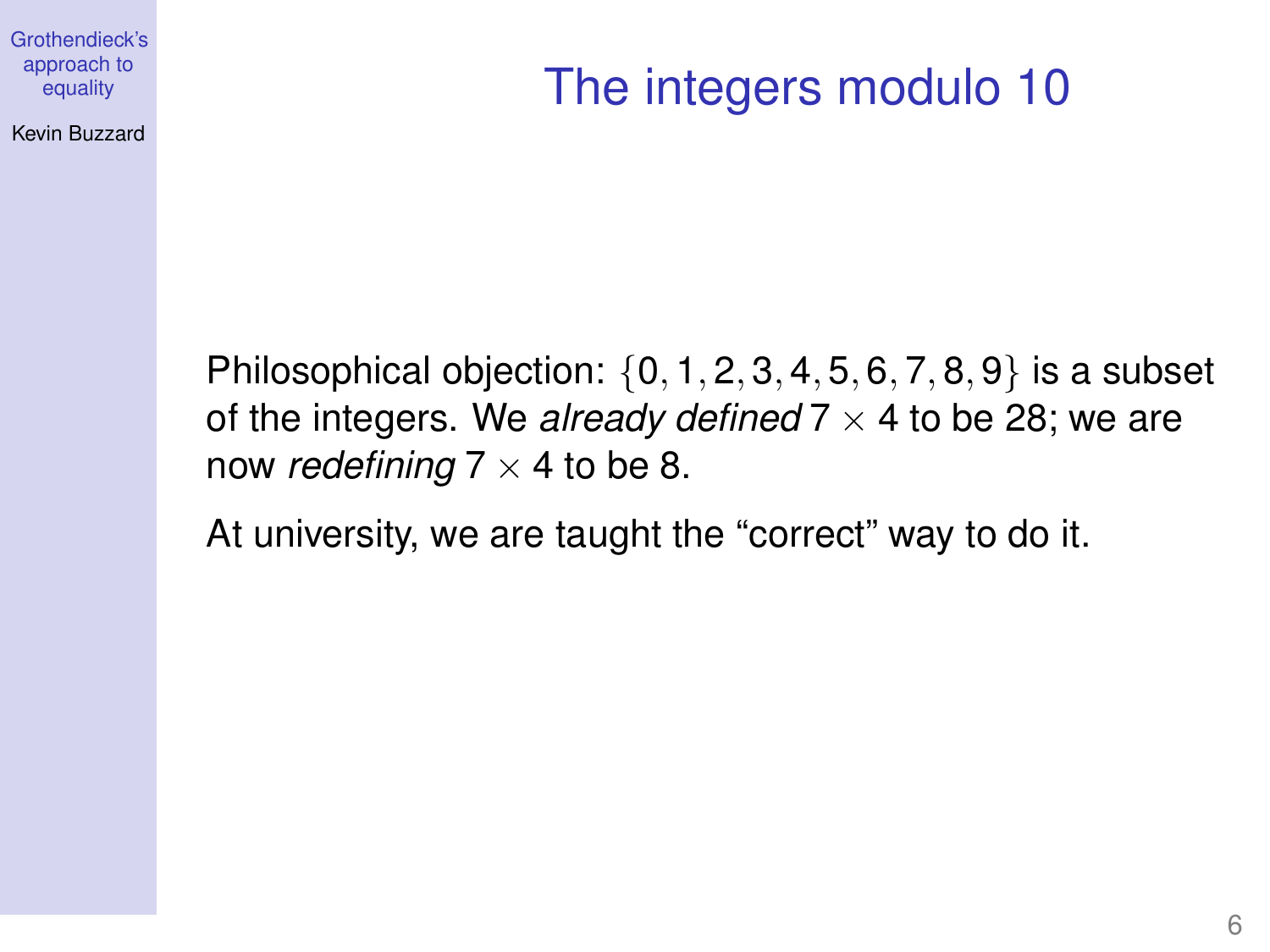Kevin Buzzard

# The integers modulo 10

The "correct" model for the integers modulo 10 is the quotient ring  $\mathbb{Z}/10\mathbb{Z}$ , that is, the set

 $\{[0], [1], [2], [3], [4], [5], [6], [7], [8], [9]\}.$ 

The object [7] is an *equivalence class*, and it is itself an infinite set: it is the numbers  $\{..., 7, 17, 27, 37, 47, ...\}$ .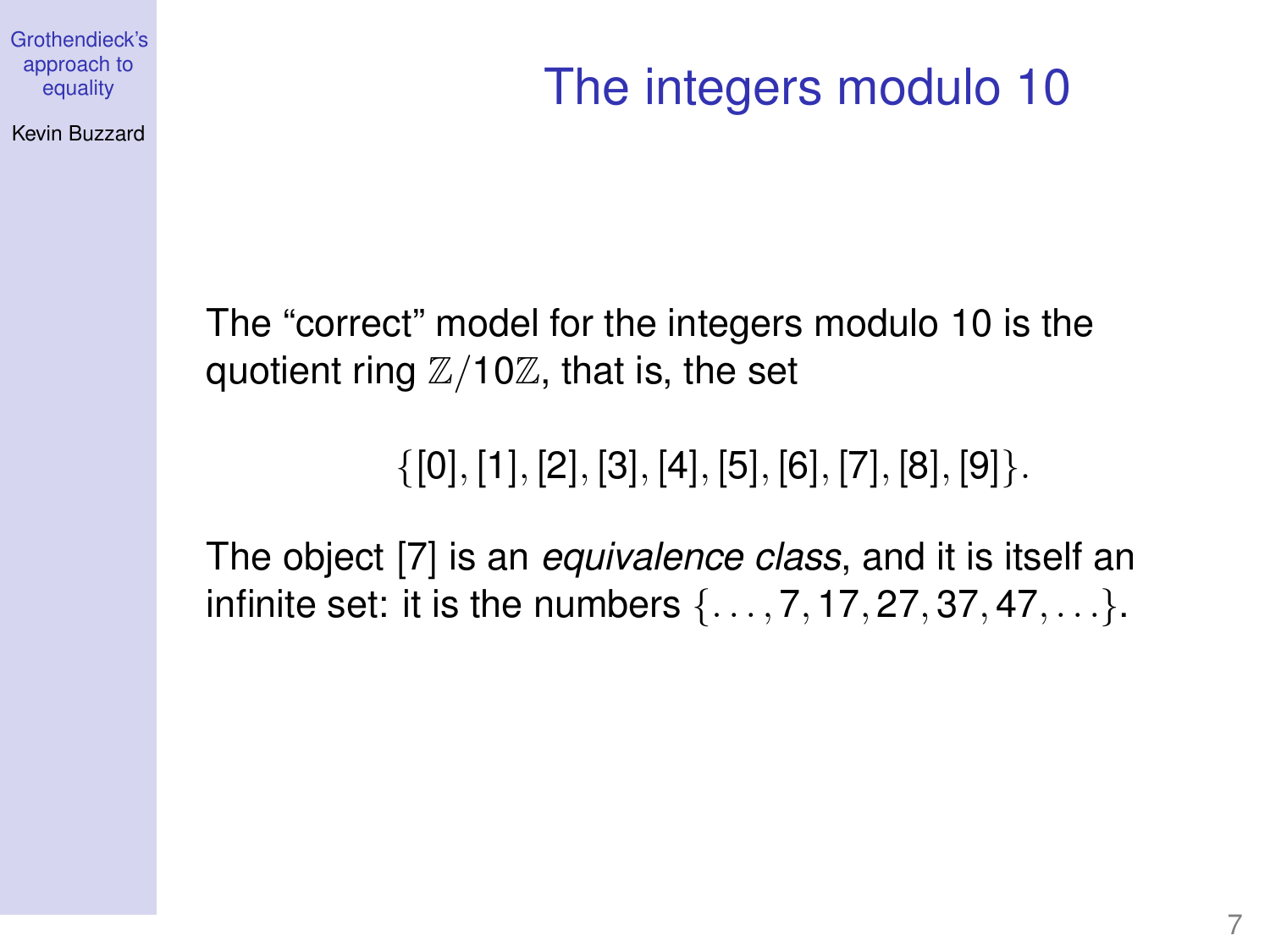[Grothendieck's](#page-0-0) approach to equality Kevin Buzzard

# The integers modulo 10

How to multiply [7] by [4] in the "correct" integers modulo 10:

First, choose an arbitrary element of [7], for example 37.

Then choose an arbitrary element of [4], for example 204.

Then you multiply them together in the usual way, getting 7548.

This number ends in 8.

So it's in  $[8] = \{..., 8, 18, 28, ..., 7538, 7548, ..., \}$ . So this means  $[7] \times [4] = [8]$ .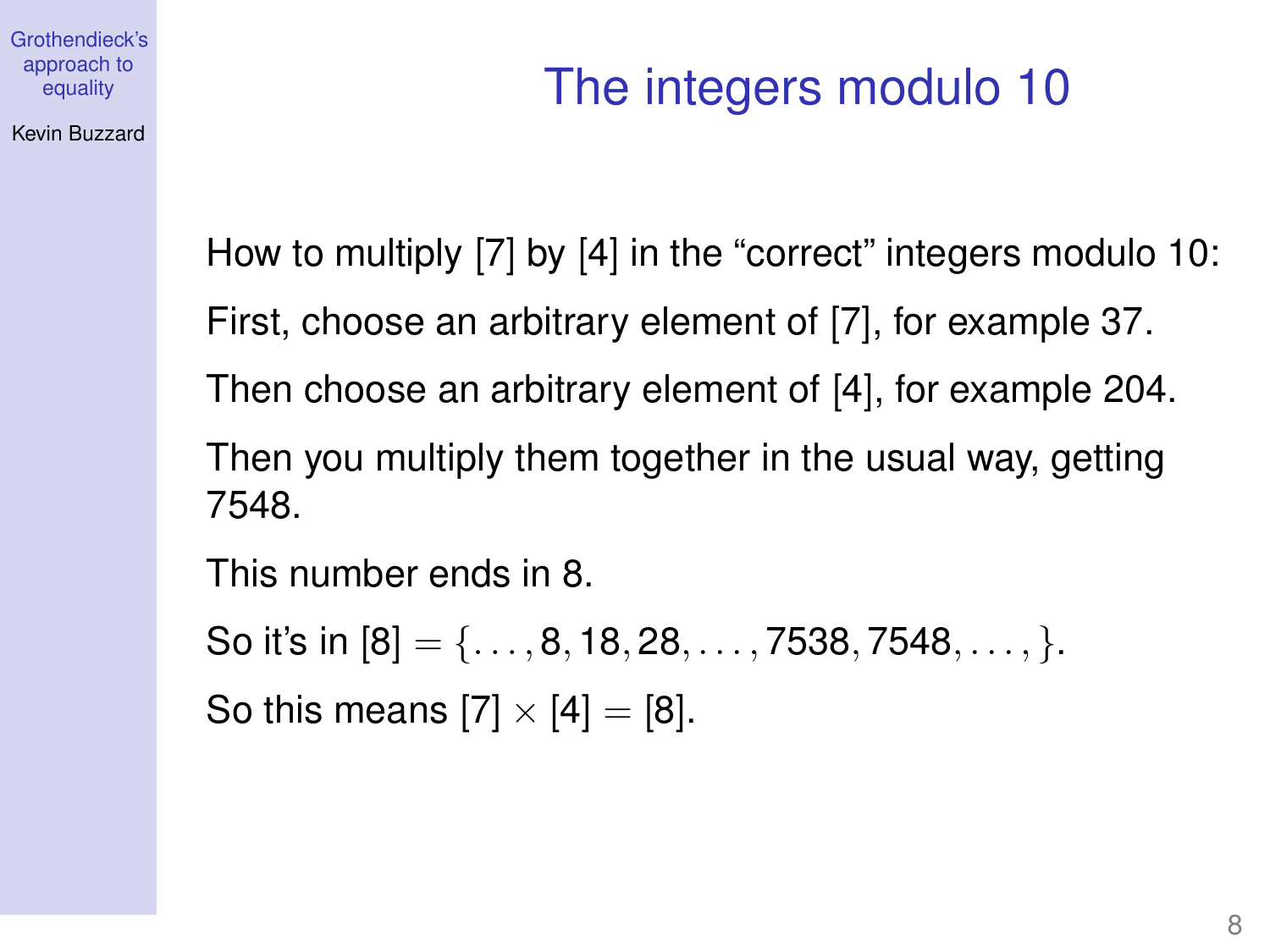Kevin Buzzard

# Problems with this definition:

A theoretical problem with this definition:

We need to check that multiplication of [7] and [4] is "well-defined".

What if I had chosen 31415926535897 and 27182818284?

You still get [8] – for example, because of the analysis of the algorithm.

The practical problem with this definition:

Undergraduates can get completely confused about why we are doing it in such a complicated way, with all this "well-defined" nonsense, when the  $\{0, 1, 2, \ldots, 9\}$  model *works perfectly well!*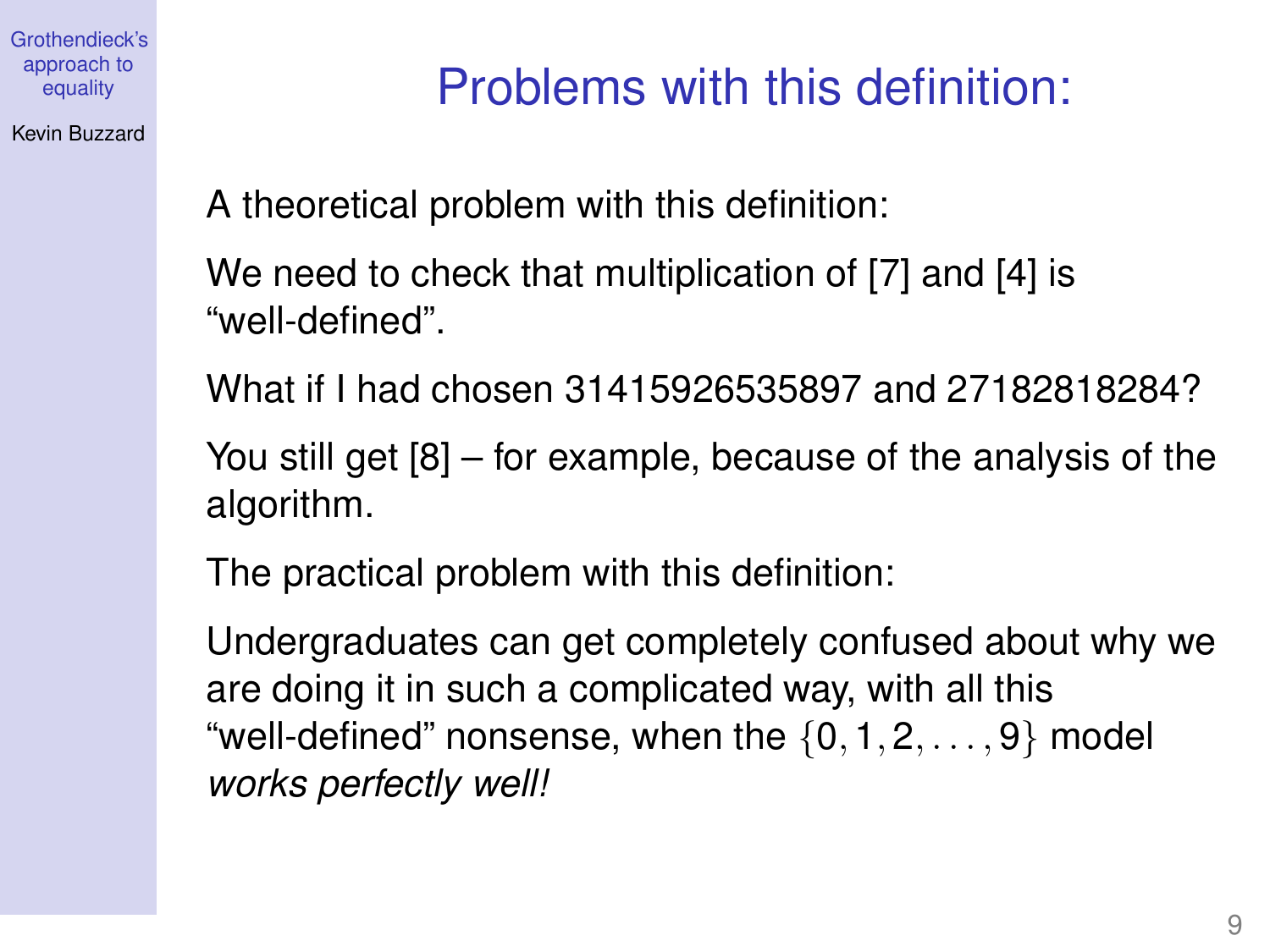### Kevin Buzzard

## **Quotients**

The whole idea of a quotient is that we have a set (like the integers), but we want to put a new notion of equality on its elements (an equivalence relation).

For example, if we only care about the last digit of a number, we might want to treat 7 and 37 and 31415926535897 as "the same", even though they're not.

We can do it the "subset way" (choose an element in each equivalence class once and for all), or the "quotient way" (sets of equivalence classes, or other models for quotients).

Are these two ways "equal"?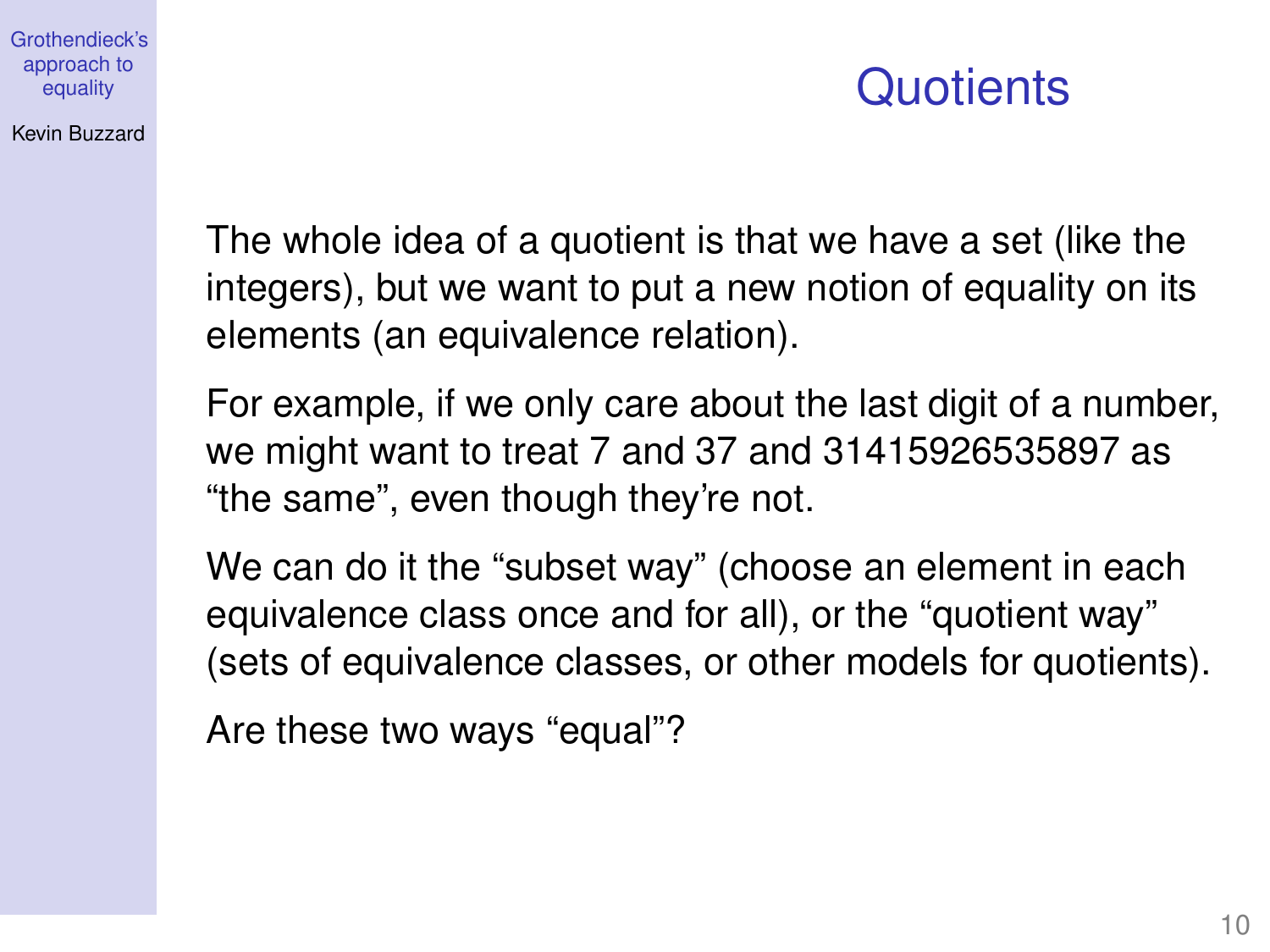## **Equality**

### Kevin Buzzard

Is  $\{0, 1, 2, 3, 4, 5, 6, 7, 8, 9\}$  equal to  $\{[0], [1], [2], [3], [4], [5], [6], [7], [8], [9]\}$ ?

Well, yes and no.

A set theorist might tell you that they were not equal.

A smart undergraduate might tell you they were "isomorphic as rings".

A PhD student might tell you that they were even "canonically isomorphic as rings".

Probably everyone would agree that they "represent the same mathematical idea".

A student of homotopy type theory might tell you that they really *were* equal.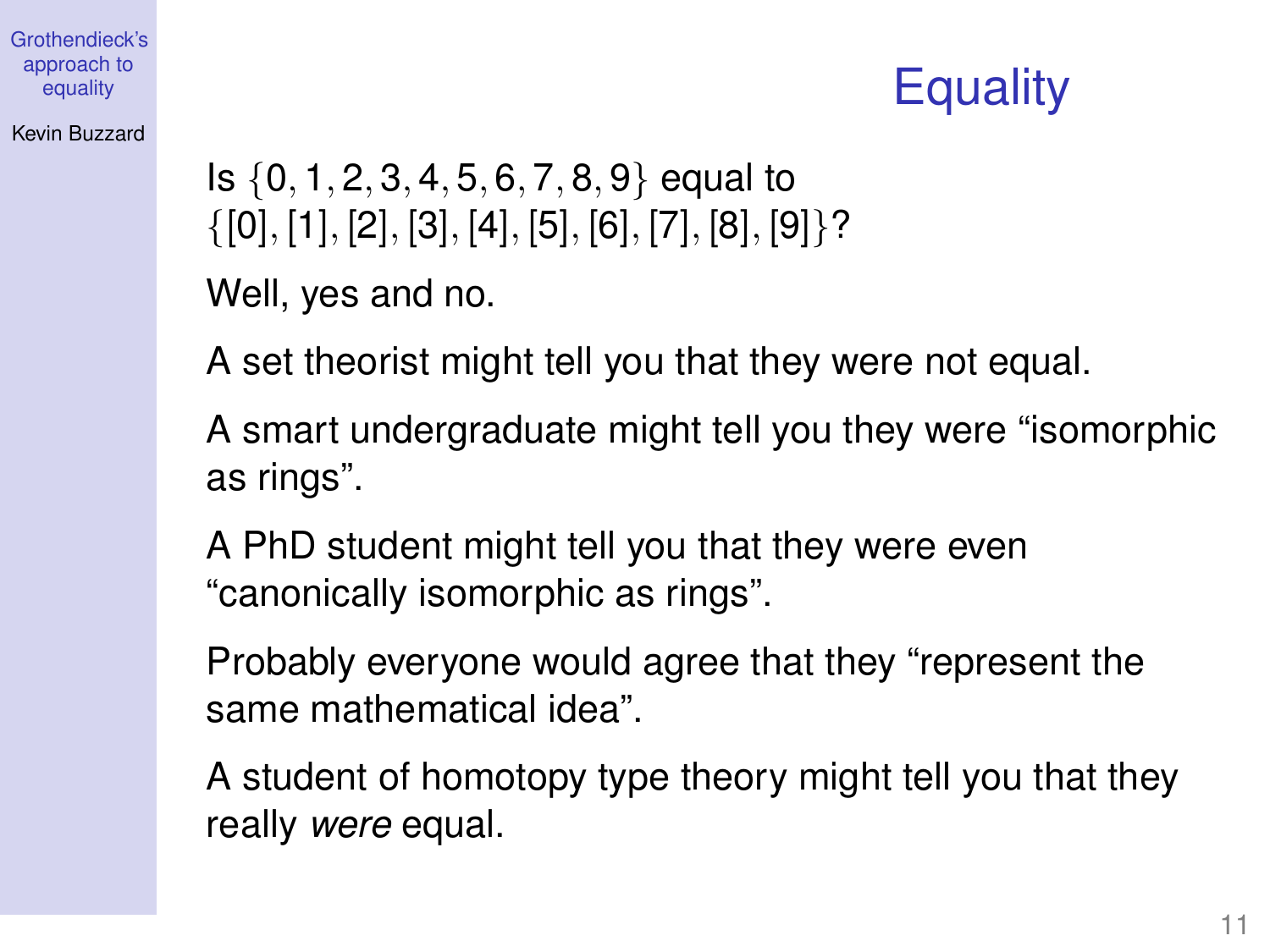Kevin Buzzard

# What do we want from equality?

A student of set theory might tell you that *everything is a set*.

They might go on to tell you that two sets are equal if and only if they have the same elements.

With this viewpoint, {0, 1, 2, 3, 4, 5, 6, 7, 8, 9} and {[0], [1], [2], [3], [4], [5], [6], [7], [8], [9]} are definitely *not equal*.

They are different *models* of the integers modulo 10 within set theory.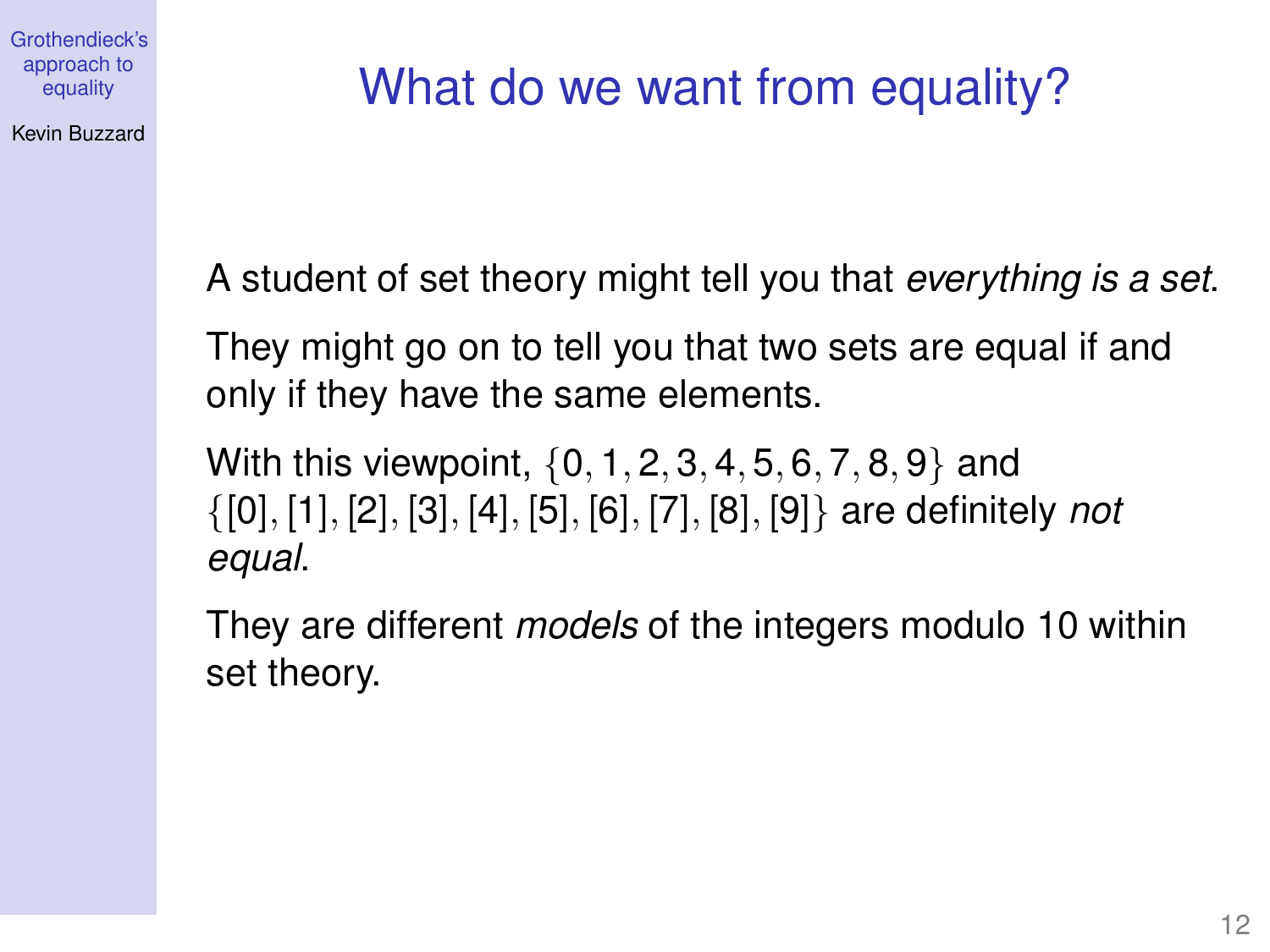Kevin Buzzard

# What do we want from equality?

A key property that mathematicians want from equality is the *substitution property*:

If A and B are two mathematical objects and  $A = B$ , and if P is any statement about mathematical objects such that *P*(*A*) is true, then *P*(*B*) must also be true.

What is a "statement about mathematical objects" though?

Precisely what is allowed will depend on your foundations. Homotopy type theorists allow more equalities than set theorists, but they also allow fewer statements.

Of course most working mathematicians just trust their intuition.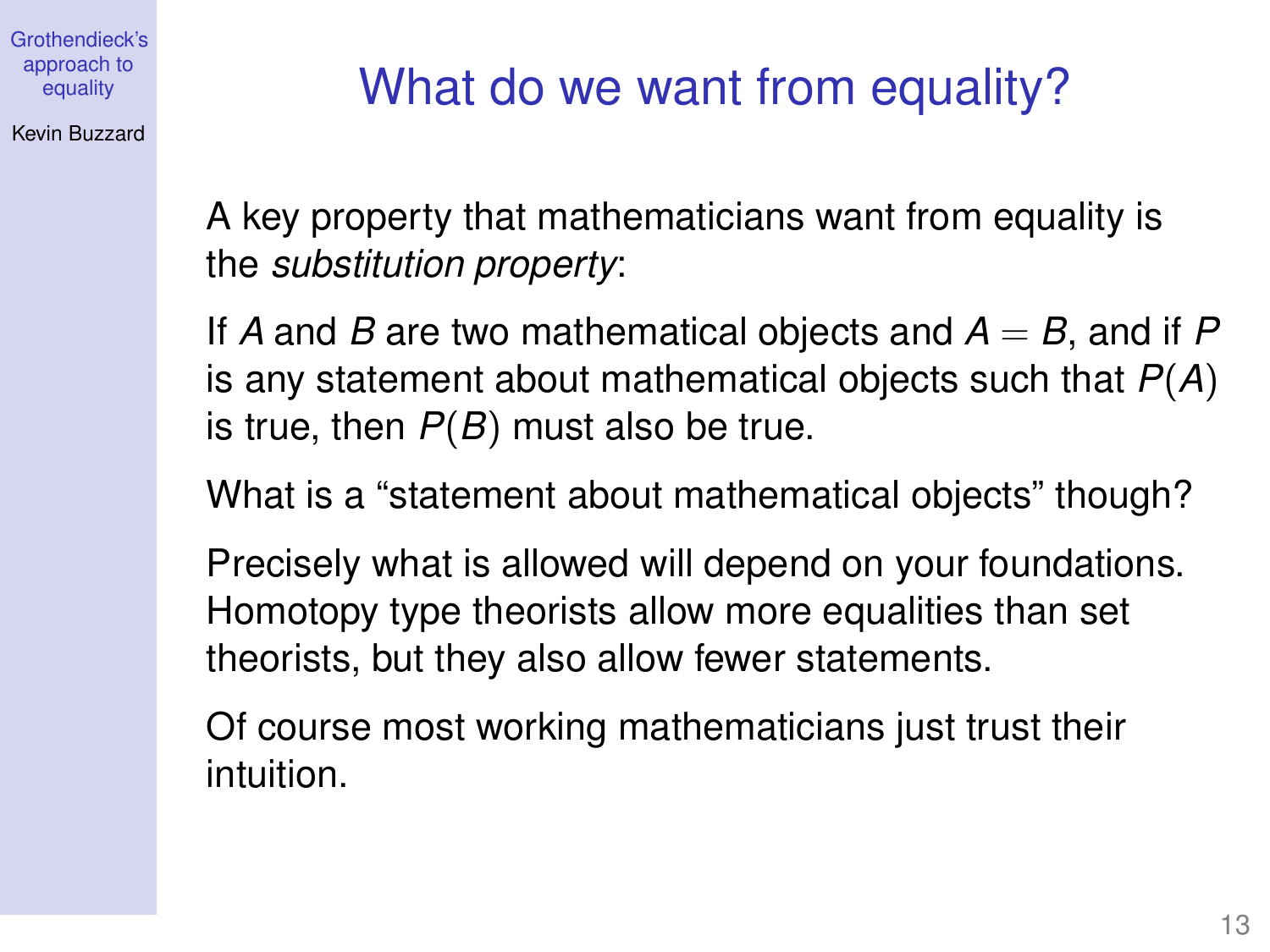Kevin Buzzard

## On to Grothendieck

Grothendieck uses set-theoretic language in his algebro-geometric works from the 60s.

However his use of equality does *not* conform to the set-theoretic language.

No doubt this was well-known for a long time.

I certainly didn't notice when I was reading his work when doing my PhD.

I discovered this fact the hard way – when trying to apply the principle of substitution to two rings which Grothendieck was claiming were equal, in Lean, a computer theorem prover.

Here is the mathematical background.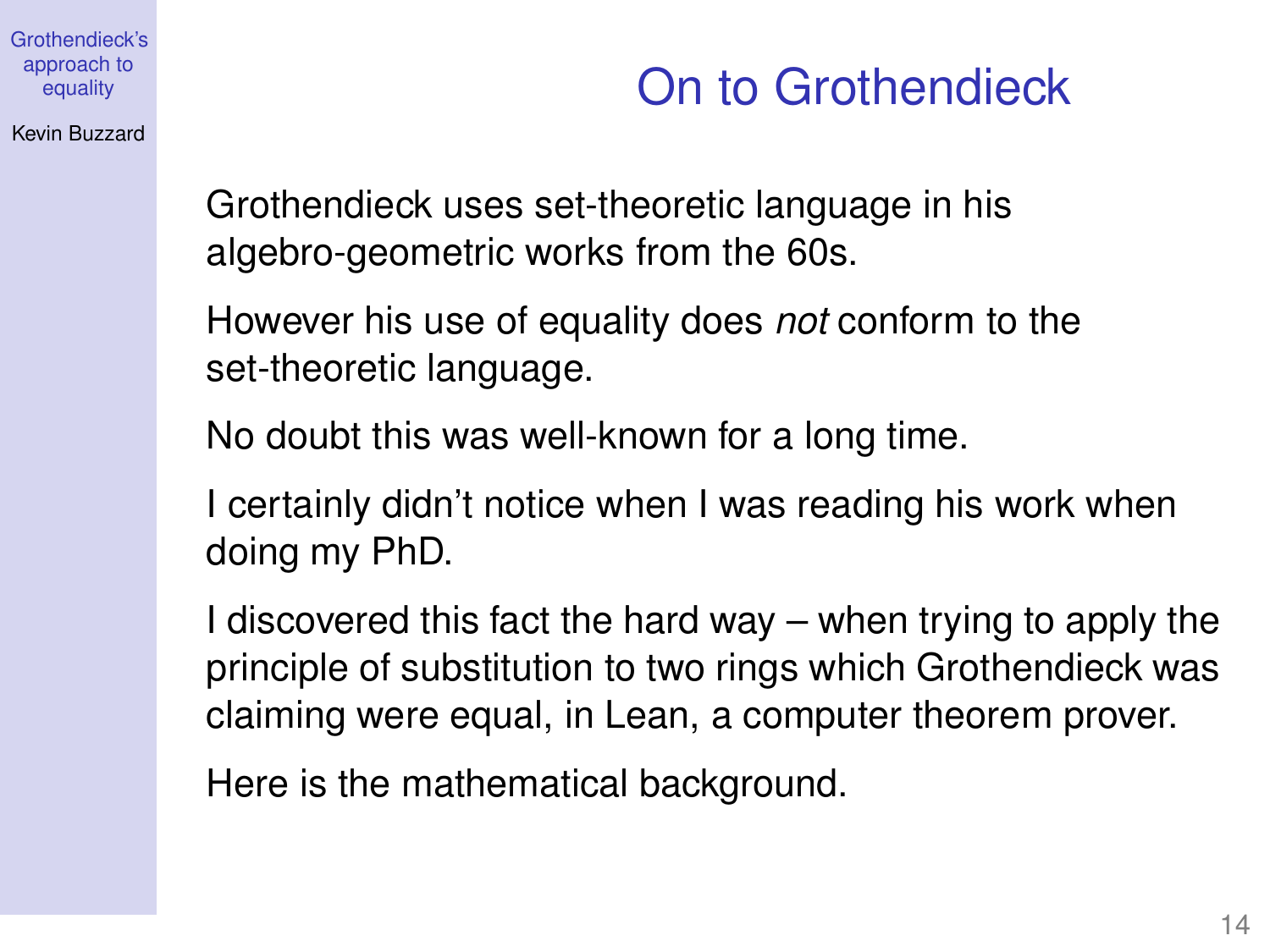### Kevin Buzzard

## Localisation

Let's say we have the positive integers  $\{1, 2, 3, 4, \ldots\}$ , but we want to do *division*.

How do we *build* 1/2, or more generally the set of all positive rationals?

We could make a *preliminary definition*: a positive rational is an ordered pair (*n*, *d*) with *n* (the numerator) and *d* (the denominator) being positive integers. Let's use the standard notation *n*/*d* instead of (*n*, *d*).

The problem with the preliminary definition:  $1/2 \neq 2/4$ . The ordered pairs (1, 2) and (2, 4) are not the same ordered pair.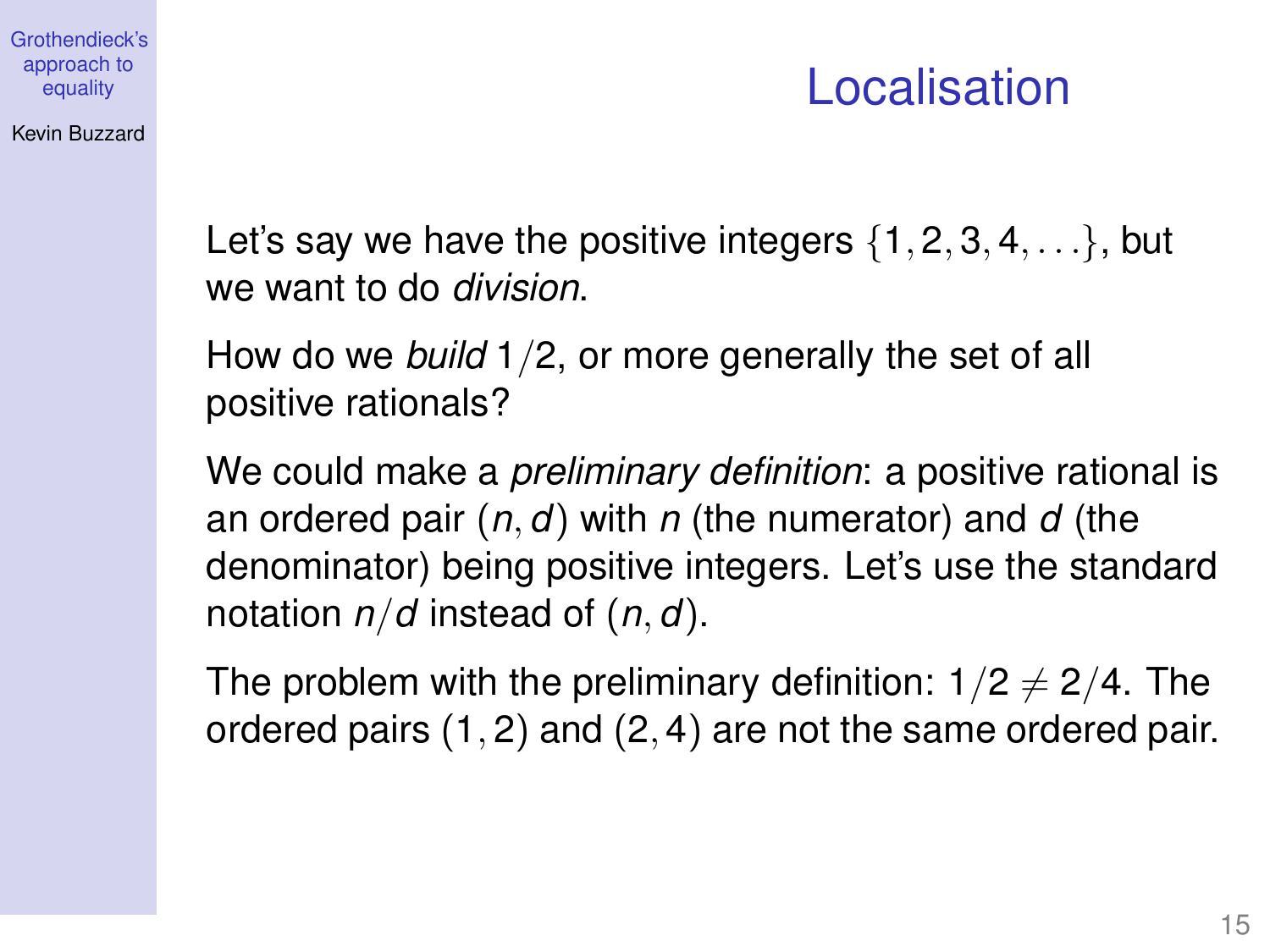### Kevin Buzzard

## Localisation

The problem: defining *n*/*d* to be the pair (*n*, *d*) gives us  $1/2 \neq 2/4$ .

The fix: quotient!

Say that ordered pairs (*a*, *b*) and (*c*, *d*) are *equivalent* if  $ad = bc$  (for example  $1 \times 4 = 2 \times 2$ ), and define the positive rationals to be the equivalence classes.

This works!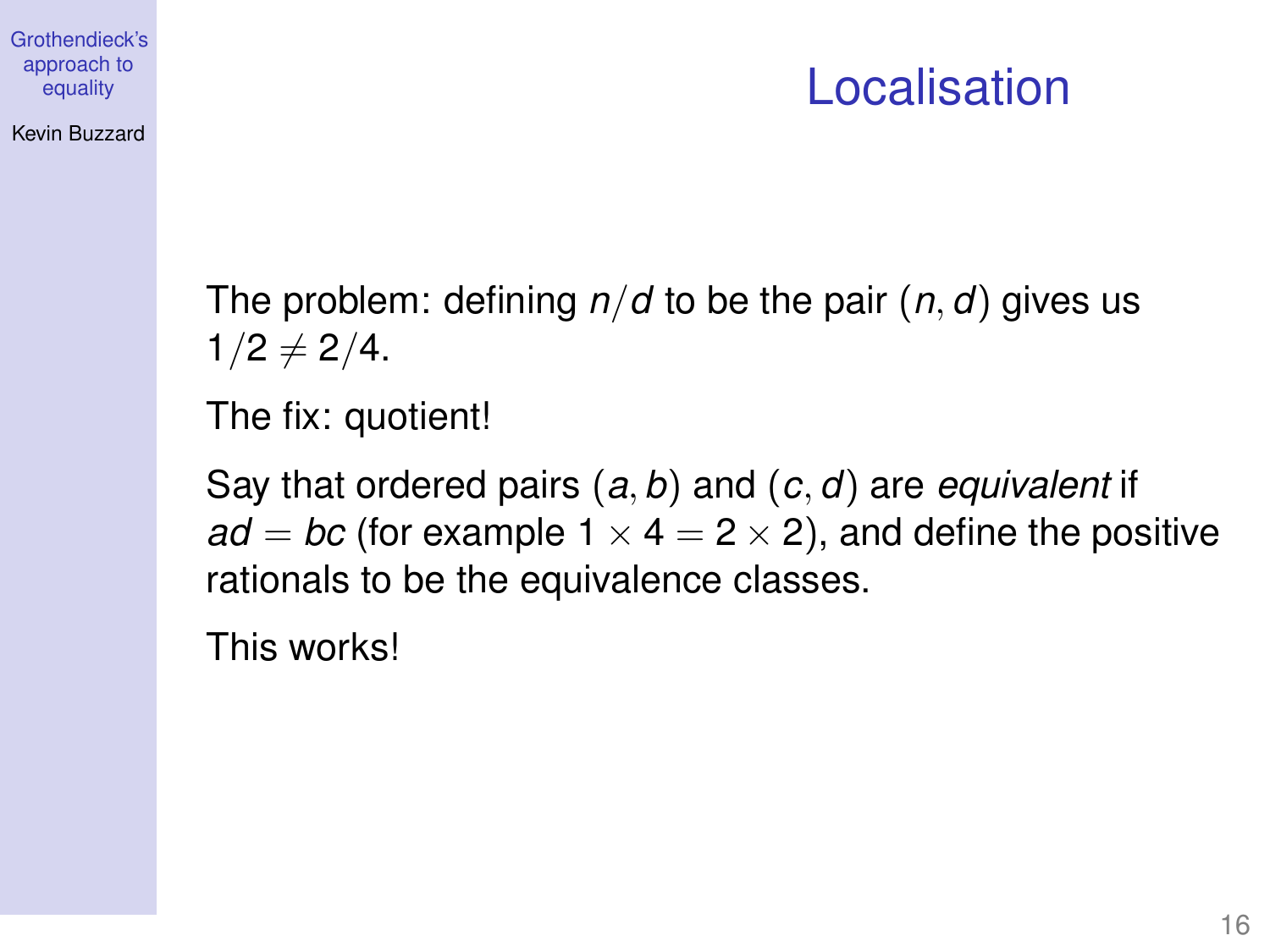Kevin Buzzard

# Duality between geometry and algebra

Given a space, the functions on it form a commutative ring (addition, negation, multiplication).

Grothendieck did the converse: given a commutative ring *R*, he made a space Spec(*R*), such that the functions on Spec(*R*) were the ring *R* again.

In fact, Grothendieck equipped the space with a *sheaf of rings*, meaning that for every open set in Spec(*R*) he could tell you what the functions on that open set were.

Let's take a look at Grothendieck's formula.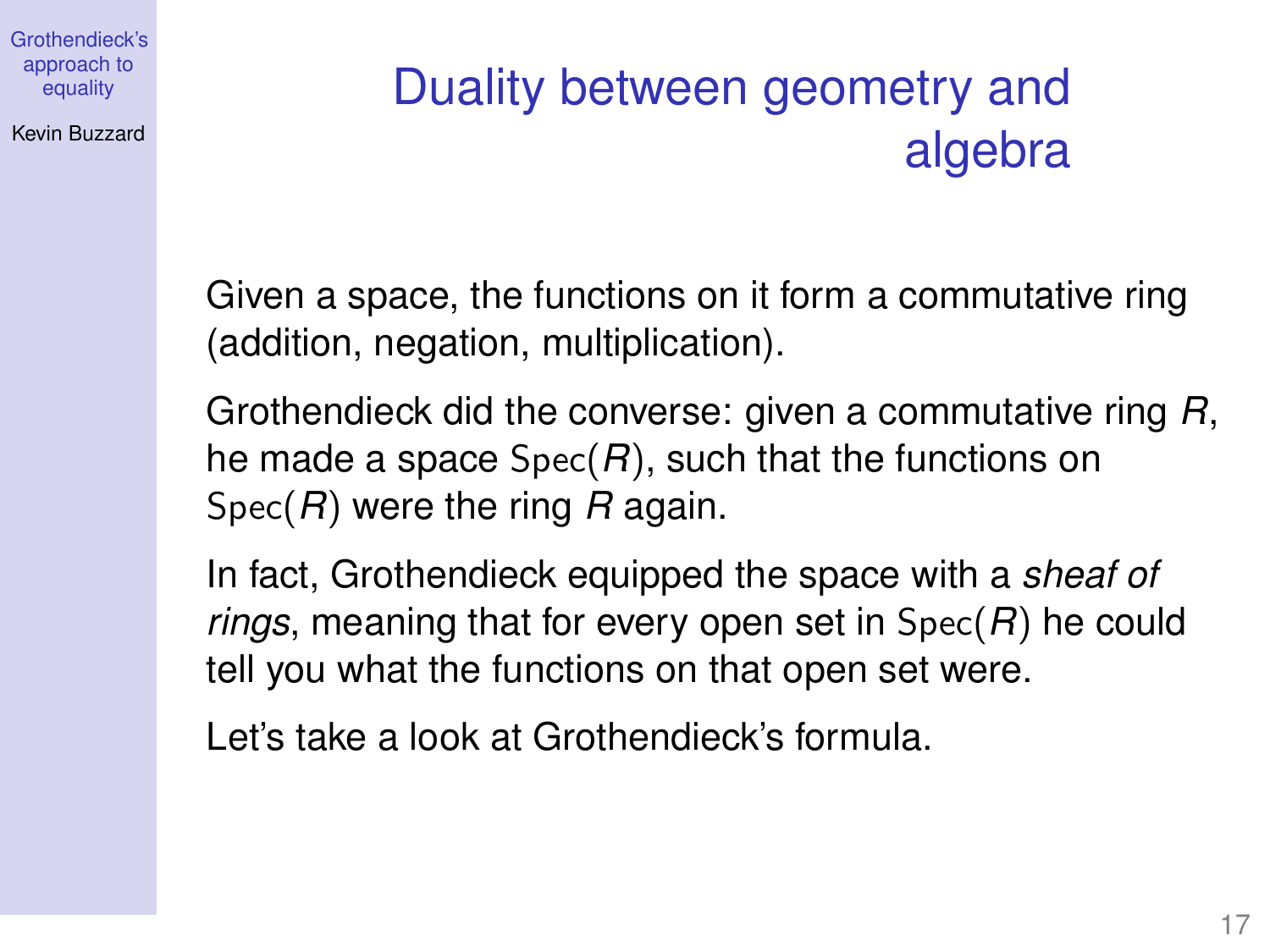### Kevin Buzzard

## Functions on an open set

The functions on Spec(*R*) are the ring *R*.

Now imagine  $f \in R$ , so *f* is a function on Spec(*R*).

Consider the subset  $D(f)$  of Spec(*R*) where  $f \neq 0$ .

We want to allow *R* and 1/*f* to be functions on *D*(*f*). And 23/*f* 37 . So we need to force the existence of division by *f*, and we know how to do this!

Let's define the functions on *D*(*f*) to be *R*[1/*f*], i.e., functions of the form  $r/f^n$ , with  $r \in R$  and  $n = 0, 1, 2, 3, \ldots$ 

Formally, this is a quotient of  $R \times \{1, f, f^2, f^3, \ldots\}$ .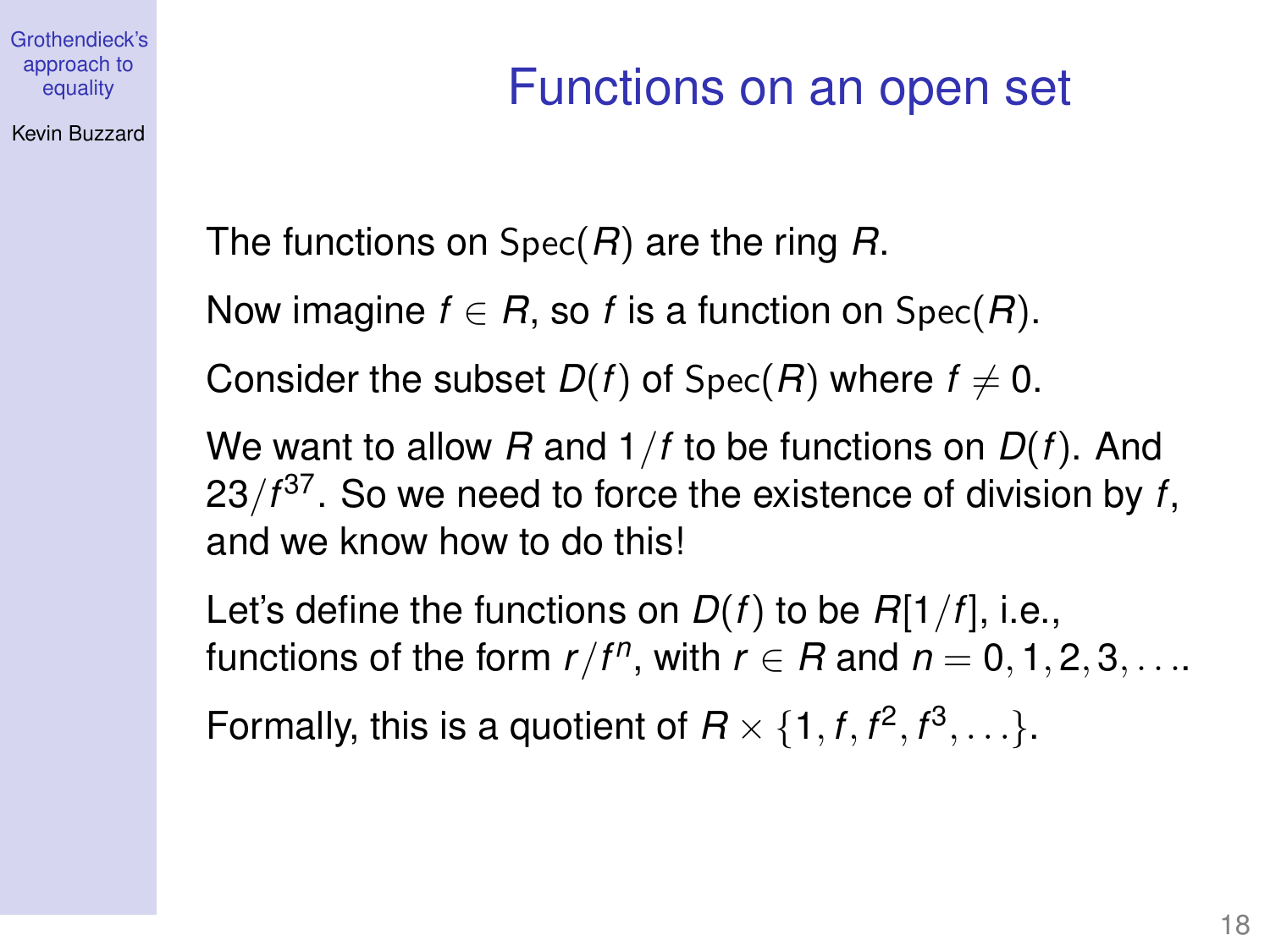### Kevin Buzzard

What if you have two different functions  $f \neq g$  with the same zeros?

Here's the problem.

This can happen! For example the polynomial functions (*T* − 23)(*T* − 37) <sup>2</sup> and (*T* − 23) 3 (*T* − 37) both vanish only at 23 and 37.

In this case, *D*(*f*) (the space where *f* doesn't vanish) equals *D*(*g*).

Then Grothendieck wants to define the functions on the region  $D(f) = D(g)$  where they don't vanish to be  $R[1/f]$ *and R*[1/*g*].

One is a quotient of  $R \times \{1, f, f^2, \ldots\}$ , one is a quotient of  $R \times \{1, g, g^2, g^3, \ldots\}.$ 

So a set theorist would say these rings were not equal. But they are isomorphic.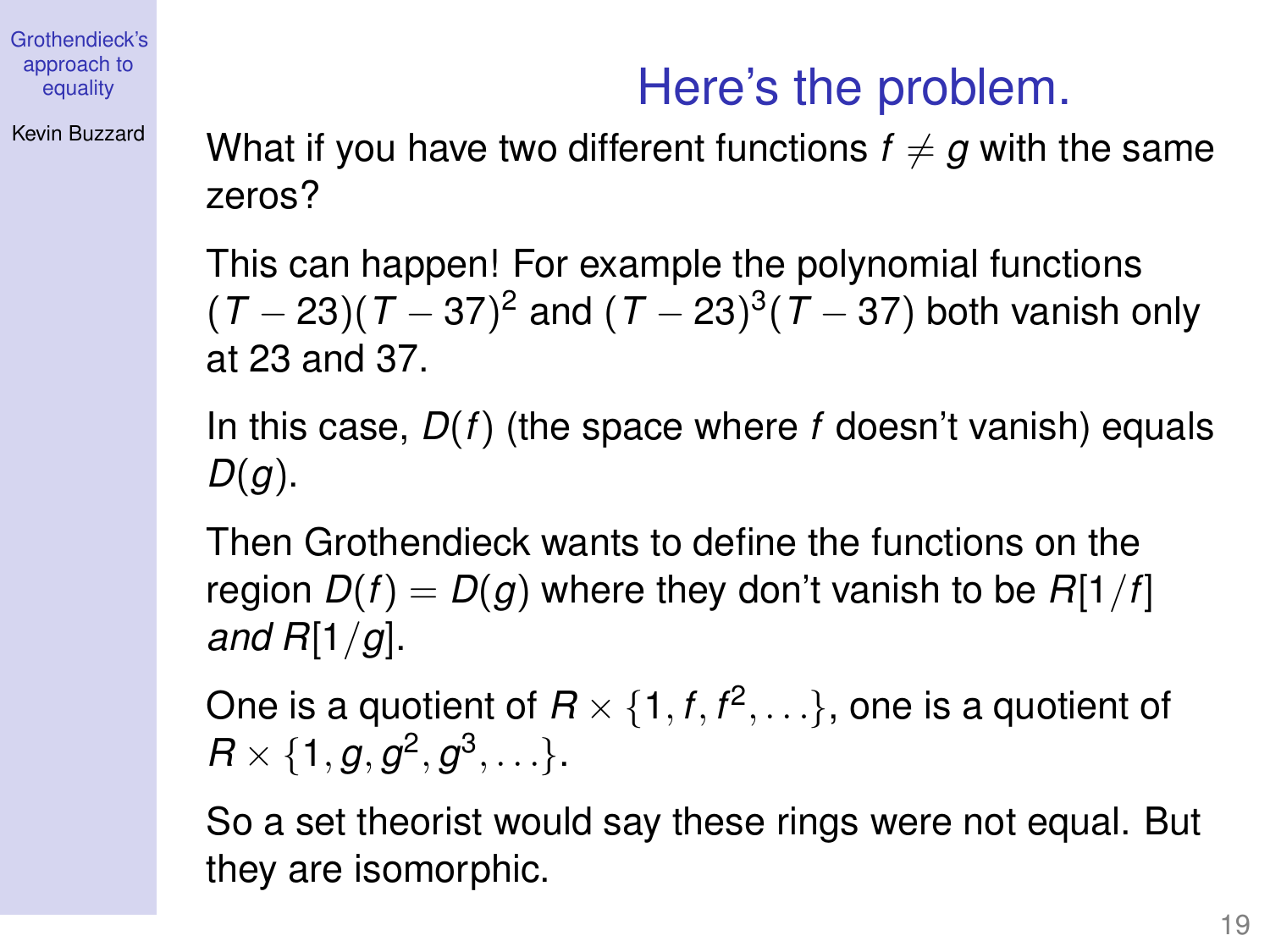### Kevin Buzzard

## Here's the problem

This looks like it is a serious logical issue. Grothendieck's "definition" is not well-defined!

We have: the functions on *D*(*f*) are *R*[1/*f*], the functions on *D*(*g*) are *R*[1/*g*], and *D*(*f*) = *D*(*g*), but *R*[1/*f*]  $\neq$  *R*[1/*g*].

So this formally breaks the principle of substitution.

Let *P*(*X*) be the statement "*X* is a space, and the functions on *X* are equal to  $R[1/f]$ "; then  $P(D(f))$  is true but  $P(D(g))$ is false.

Grothendieck noticed this back in 1960.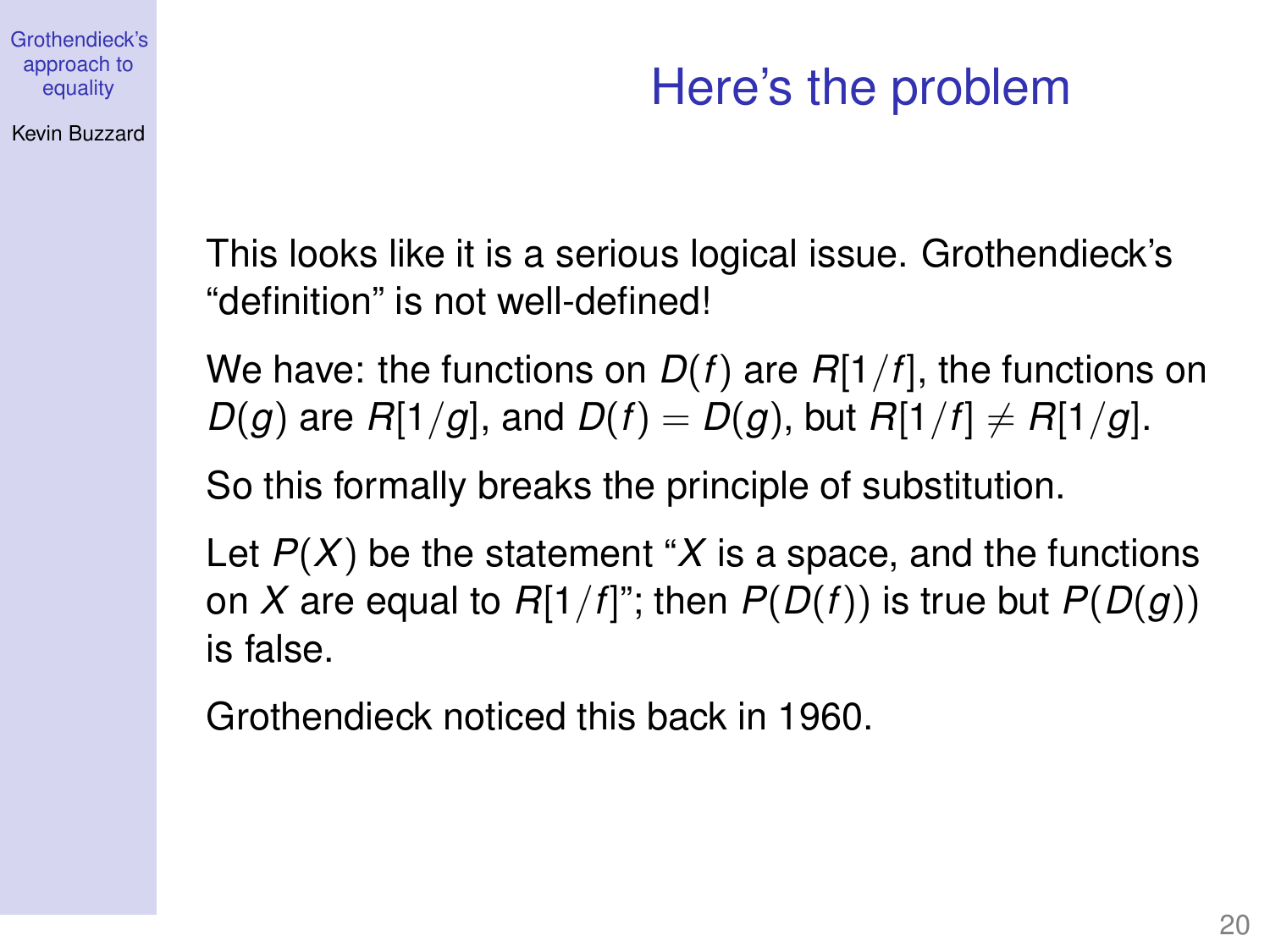#### Kevin Buzzard

## Excerpt from EGA1

### 1.3. Faisceau associé à un module.

(1.3.1) Soient A un anneau commutatif, M un A-module, f un élément de A, S<sub>i</sub> l'ensemble multiplicatif des  $f^n$ , où  $n \ge 0$ . Rappelons que nous posons  $A_i = S_i^{-1}A$ ,  $M_j = S_j^{-1}M$ . Si S' est la partie multiplicative saturée de A formée des  $g \in A$  qui divisent un élément de S<sub>i</sub>, on sait que A<sub>i</sub> et M<sub>i</sub> s'identifient canoniquement à S<sup>i-1</sup>A et  $S'^{-1}_{1}M$  (0, 1.4.3).

Lemme  $(x, y, z)$ . - Les conditions suivantes sont équivalentes :

a)  $g \in S'_i$ ; b)  $S'_i \subset S'_i$ ; c)  $f \in \mathfrak{r}(g)$ ; d)  $\mathfrak{r}(f) \subset \mathfrak{r}(g)$ ; e)  $V(g) \subset V(f)$ ; f)  $D(f) \subset D(g)$ .

Cela résulte immédiatement des définitions et de (1.1.5).

 $(x.3.3)$  Si D(f)=D(g), le lemme  $(1.3.2, b)$  montre que  $M_i = M_{ij}$ . Plus géné-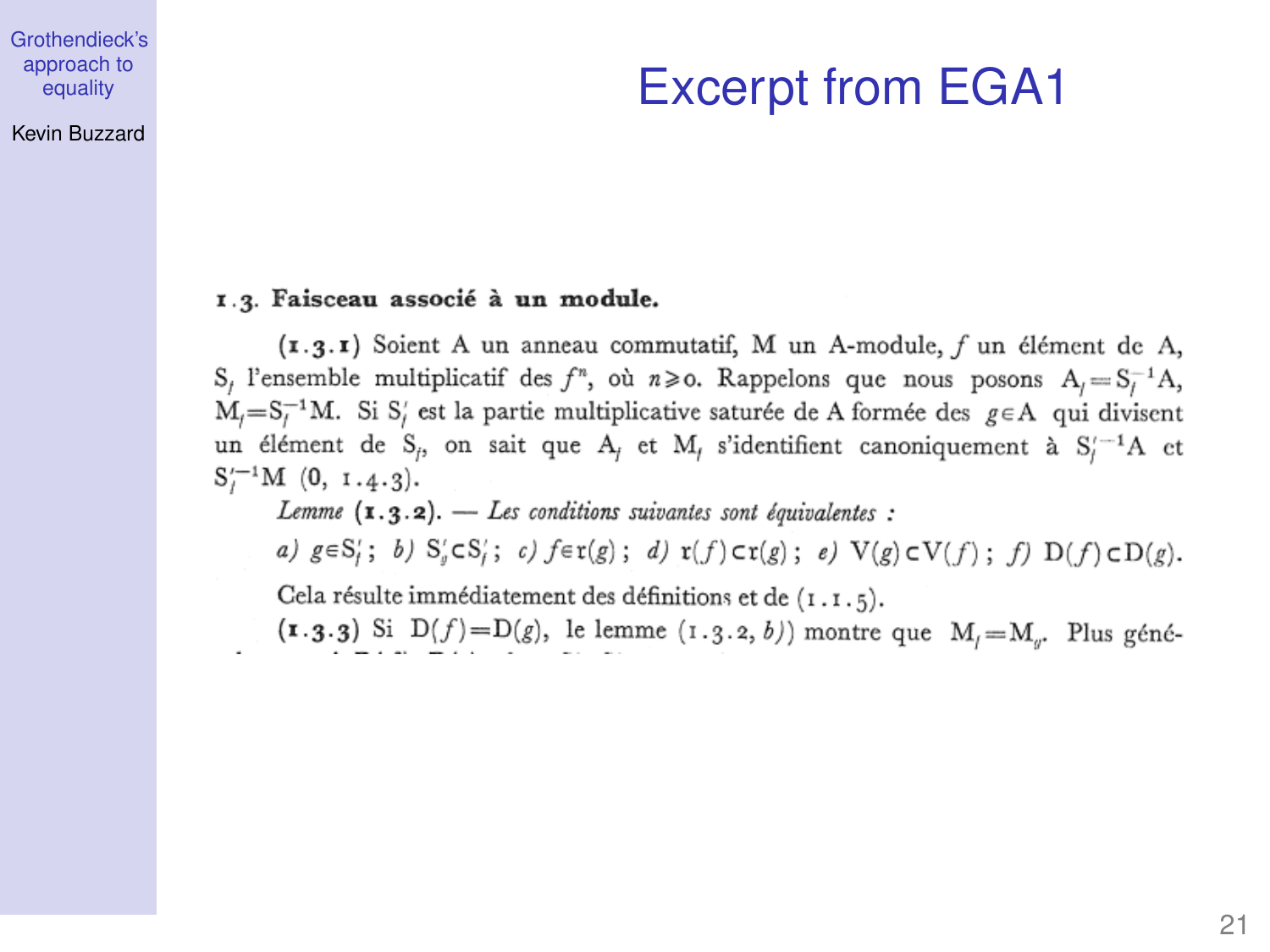#### Kevin Buzzard

## Excerpt from EGA1

### 1.3. Faisceau associé à un module.

(1.3.1) Soient A un anneau commutatif, M un A-module, f un élément de A, S, l'ensemble multiplicatif des  $f^n$ , où  $n \ge 0$ . Rappelons que nous posons  $A_i = S_i^{-1}A$ ,  $M_i = S_i^{-1}M$ . Si S' est la partie multiplicative saturée de A connec de nor A qui divisent un élément de S<sub>i</sub>, on sait que A<sub>i</sub> et M<sub>i</sub> s'identifier canoniquement S<sub>i</sub><sup>-1</sup>A et  $S'^{-1}_{1}M$  (0, 1.4.3). Lemme  $(x, y, z)$ . - Les conditions suivantes sont équivalentes : a)  $g \in S'_i$ ; b)  $S'_g \subset S'_i$ ; c)  $f \in \mathfrak{r}(g)$ ; d)  $\mathfrak{r}(f) \subset \mathfrak{r}(g)$ ; e)  $V(g) \subset V(f)$ ; f)  $D(f) \subset D(g)$ . Cela résulte immédiatement des définitions et de  $(1.1.5)$ .  $(\mathbf{1} \cdot \mathbf{3} \cdot \mathbf{3})$  Si  $D(f) = D(g)$ , le lemme  $(1 \cdot 3 \cdot 2, b)$  montre que  $M_f = M_g$ . lus géné-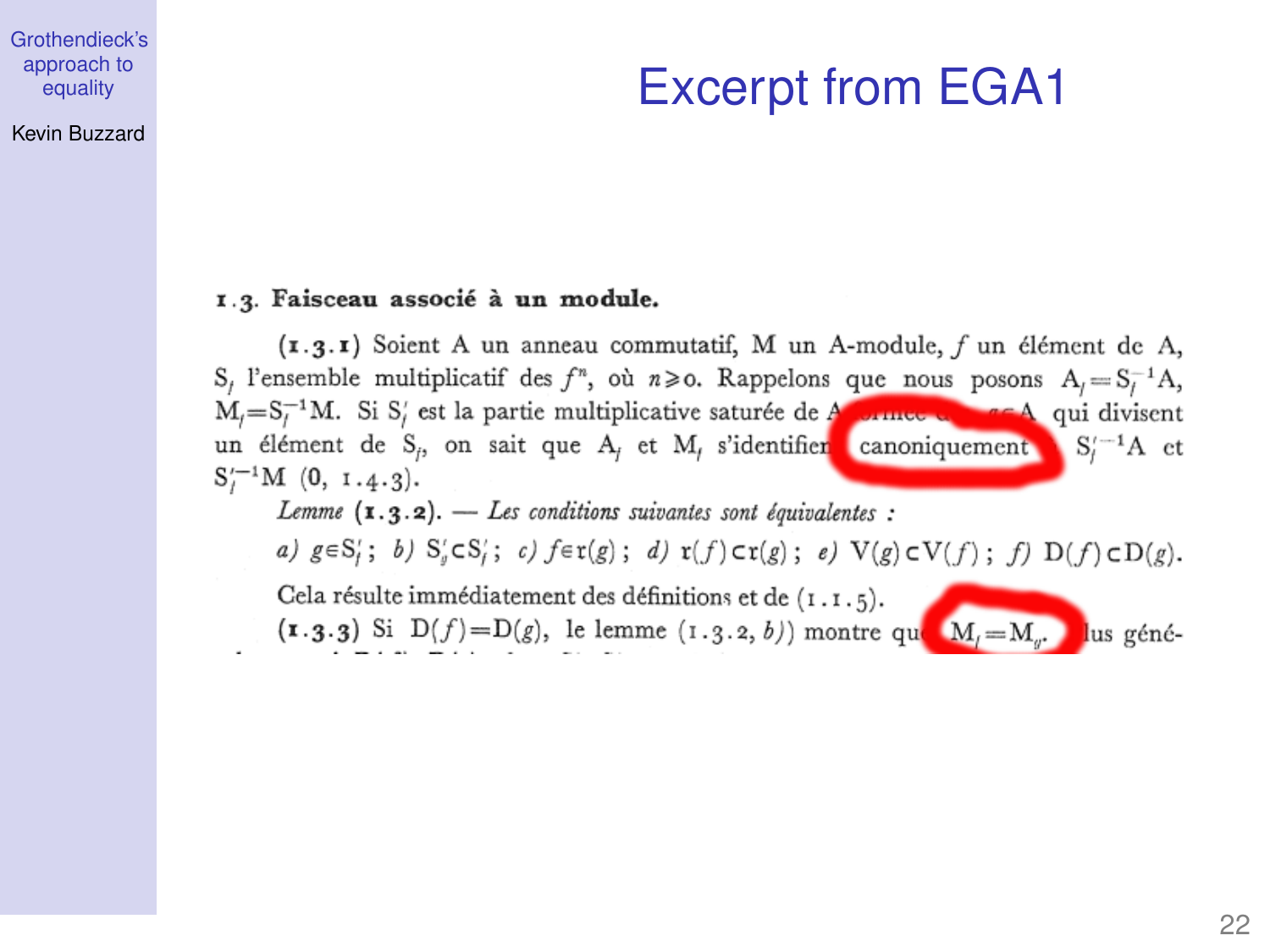### Kevin Buzzard

### **Canonical**

So Grothendieck says that it's OK because even if the rings aren't *equal*, they are *canonically isomorphic*.

Milne in his book on étale cohomology, the cohomology theory defined by Grothendieck in order to prove the Weil conjectures, decides that this all sounds fine: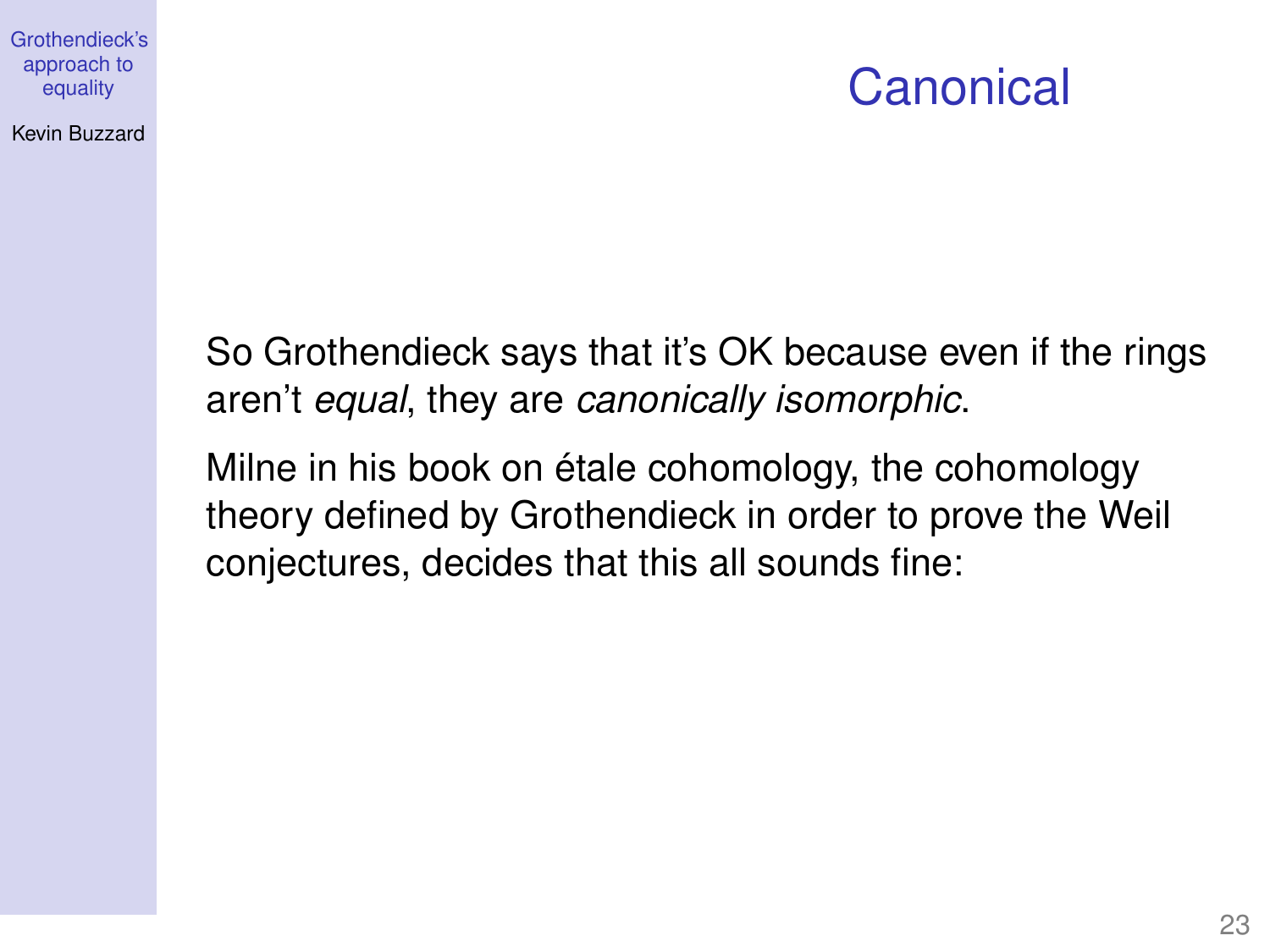### Kevin Buzzard

## Milne's etale cohomology.

The symbols  $\alpha_p$ ,  $\mu_n$ ,  $\mathbb{G}_n$ ,  $\mathbb{G}_a$  denote certain group schemes (II.2.18). An injection is denoted by  $\varsigma$ , a surjection by  $\rightarrow$ , an isomorphism by  $\approx$ , a quasi-isomorphism (or homotopy) by  $\sim$ , and a canonical isomorphism by =. The symbol  $X \stackrel{df}{=} Y$  means X is defined to be Y, or that  $X$  equals  $Y$  by definition.

"a canonical isomorphism [is denoted by]  $=$ "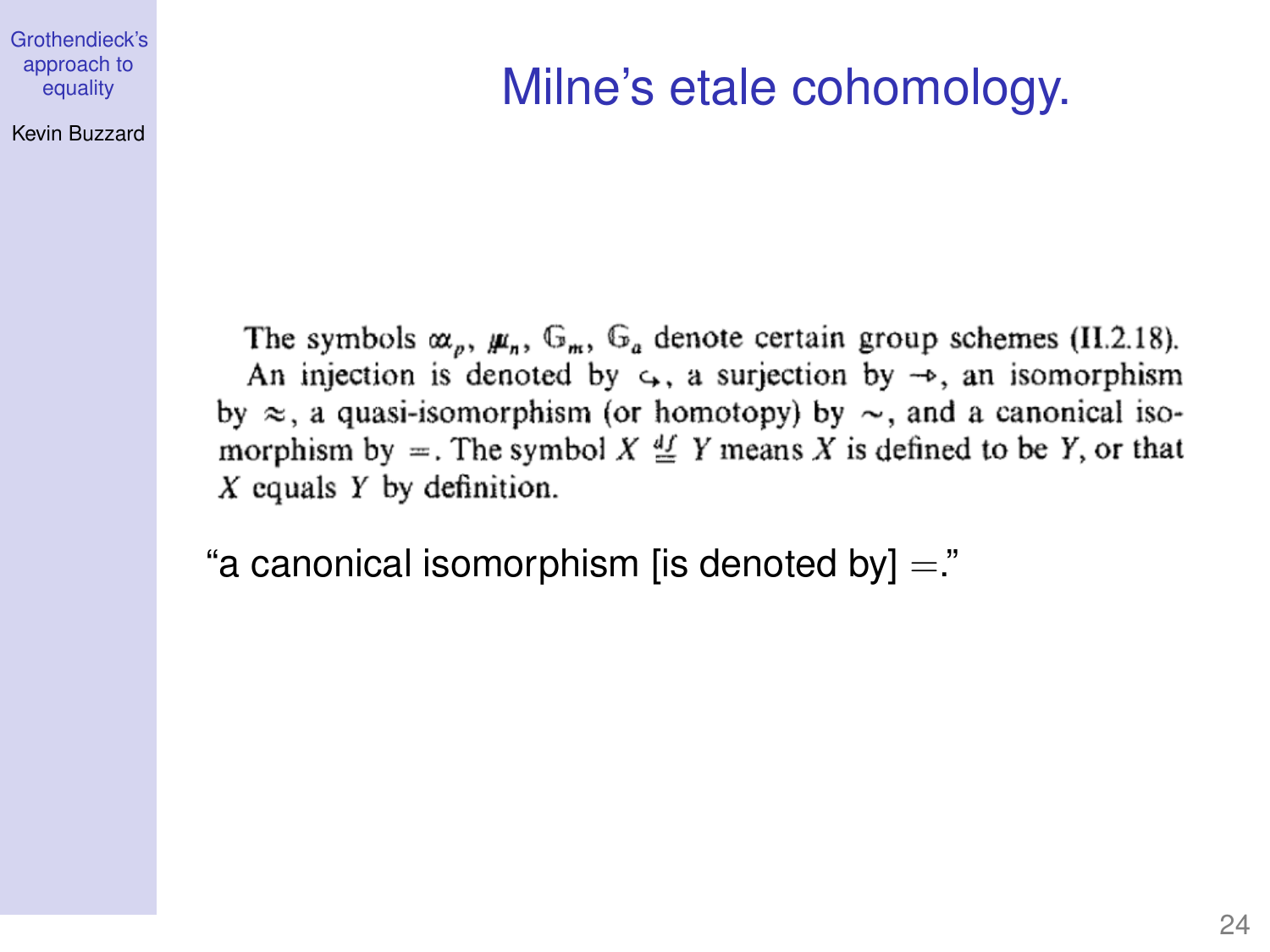Kevin Buzzard



But what does this word "canonical" mean?

Well let's look at Wikipedia's page on Canonical Maps.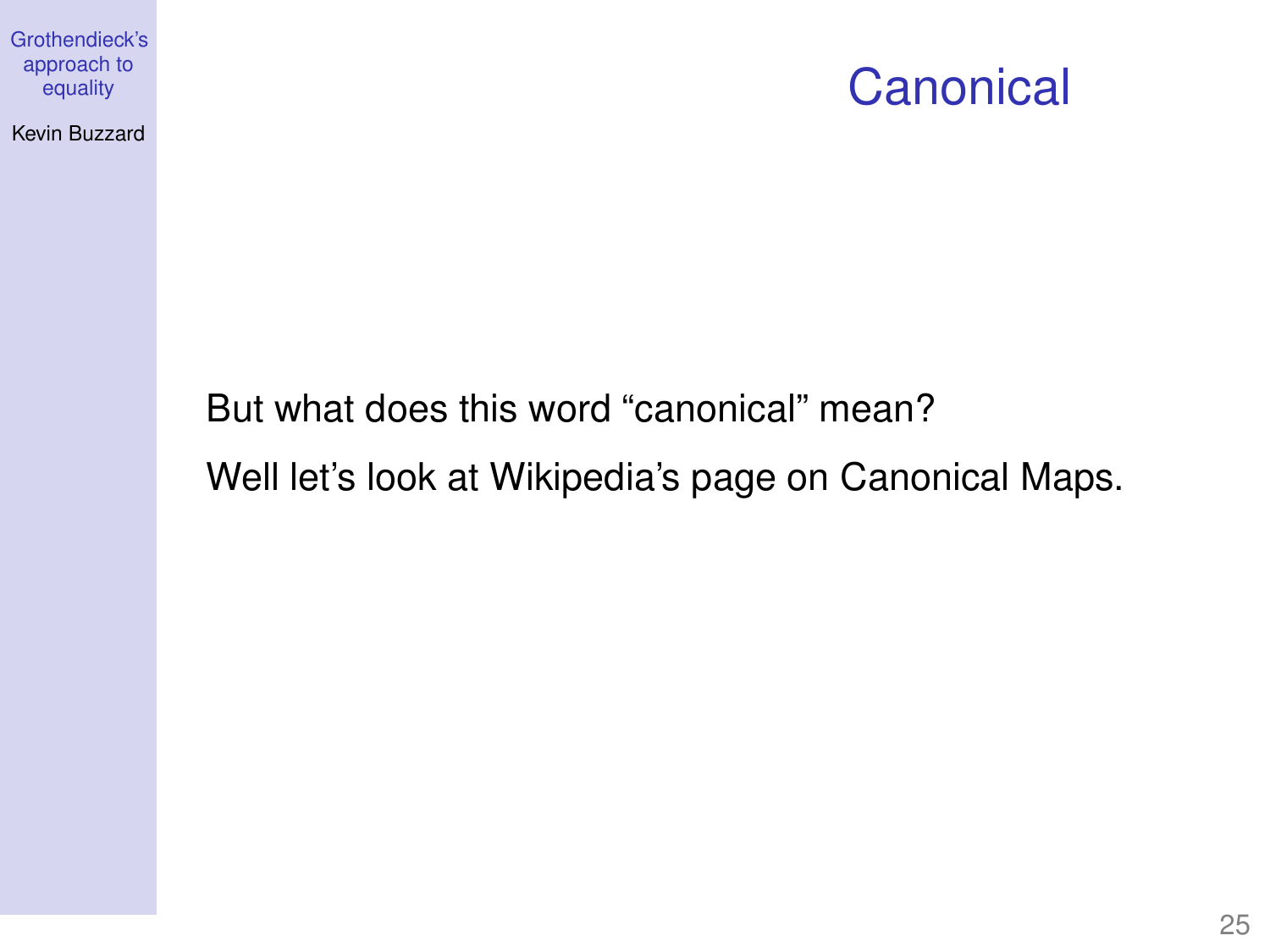Kevin Buzzard

# Definition of "canonical map" from Wikipedia page on canonical maps

"In mathematics, a *canonical map*, also called a natural map, is a map or morphism between objects that arises naturally from the definition or the construction of the objects. In general, it is the map which preserves the widest amount of structure, and it tends to be unique. In the rare cases where latitude in choices remains, the map is either conventionally agreed upon to be the most useful for further analysis, or sometimes the most elegant map known to date."

In my opinion, we have now degenerated into waffle. You cannot type this definition into a computer theorem prover.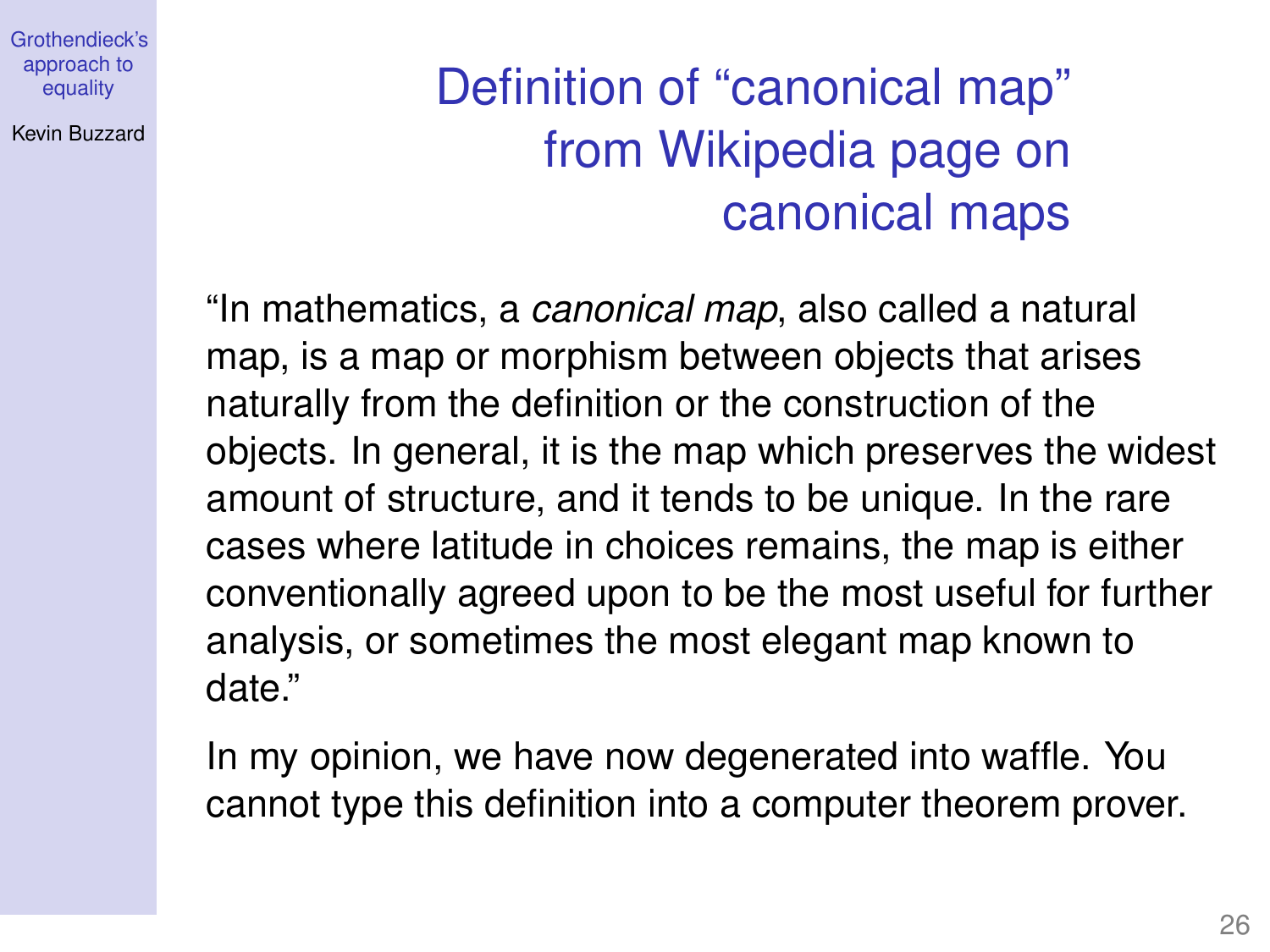#### Kevin Buzzard

## A true story

The main theorem of global class field theory is a theorem saying that given a global field, two abelian groups associated to the field are "canonically" isomorphic.

In fact there are two distinct "canonical" isomorphisms, one due to Artin (used extensively by the Heegner point community), and one due to Deligne (used extensively by the Shimura variety community). They are both widely used, and differ by a minus sign.

So much for "conventionally agreed upon".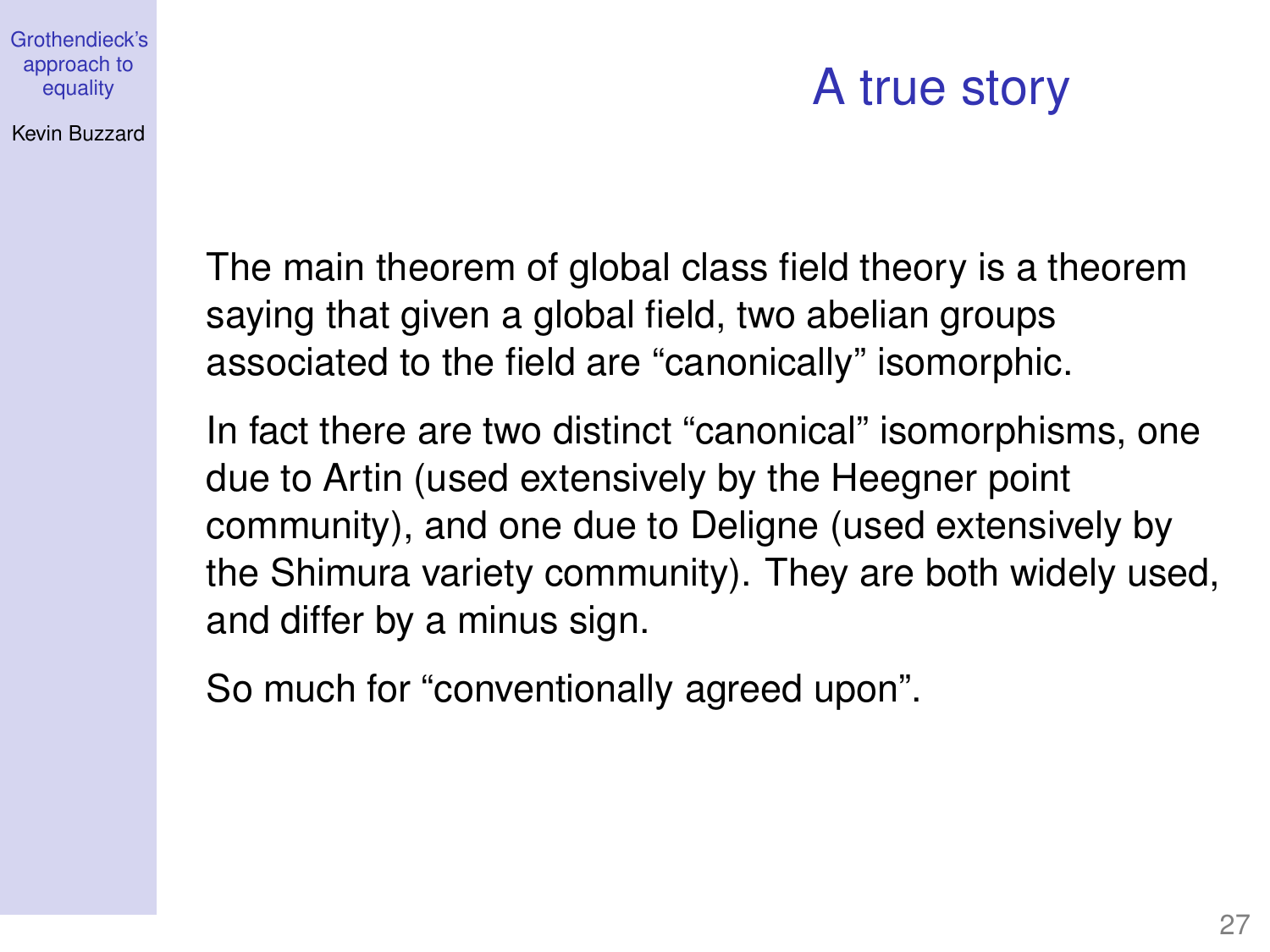Kevin Buzzard

# So what is going on?

It seems to me that Grothendieck is *sweeping something under the carpet*.

However, historically mathematicians have been doing this for a lot longer!

For example, there's something fishy about our definition of the real numbers.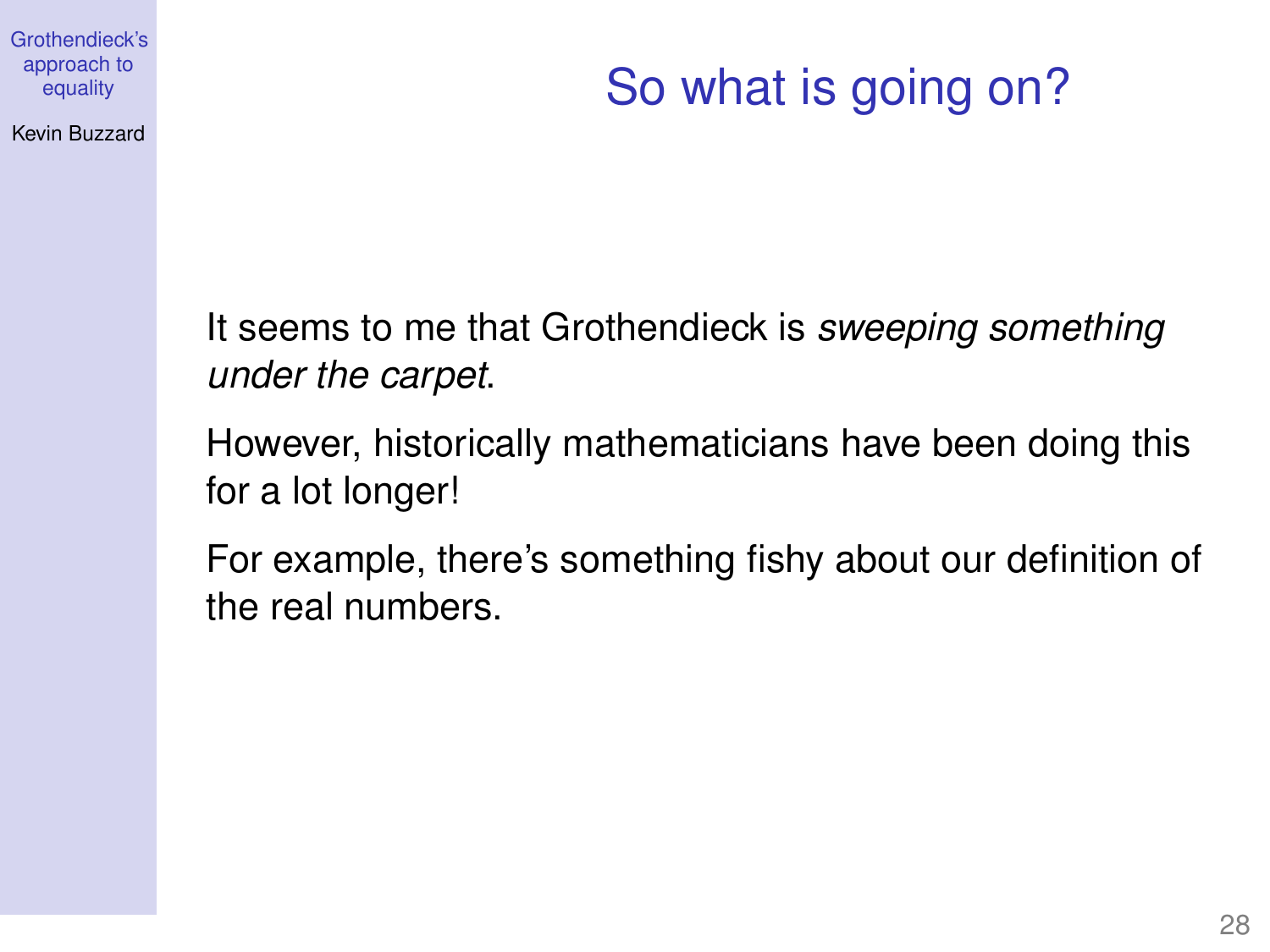### Kevin Buzzard

## The real numbers

Gauss and Euler and Riemann spoke unambiguously about "the real numbers".

Later on, people tried to make them. There are now several known constructions.

Are the real numbers as defined by Cauchy *equal to* the real numbers as defined by Dedekind? Not if you're a set theorist! They are *models* for the real numbers.

But this does not cause problems, because of the *mathematician's manifesto for real numbers*:

"Don't ask what they're made of, just assume they're a complete ordered field".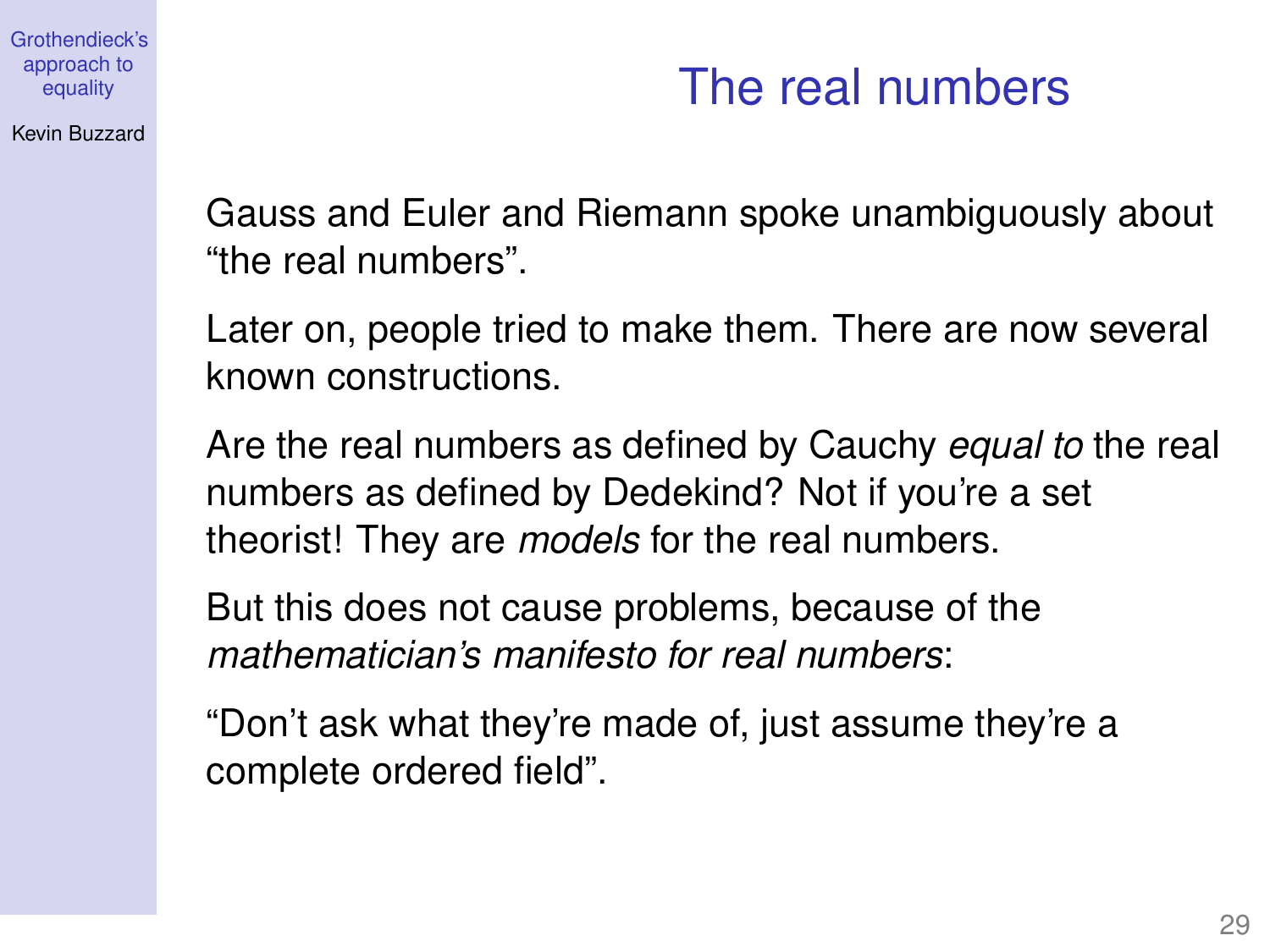## The real numbers

Kevin Buzzard

"Don't ask what they're made of, just assume they're a complete ordered field".

The common convention in mathematics is that we *restrict* the language we use when speaking about the real numbers.

We are not allowed to talk about elements of elements of "the" set of real numbers, because there is more than one answer!

By *restricting* what we allow as a valid statement about the real numbers, we can have *more* leeway in how we treat equality, without violating the principle of substitution.

For example, we can assume that the Cauchy reals and the Dedekind reals are *equal*.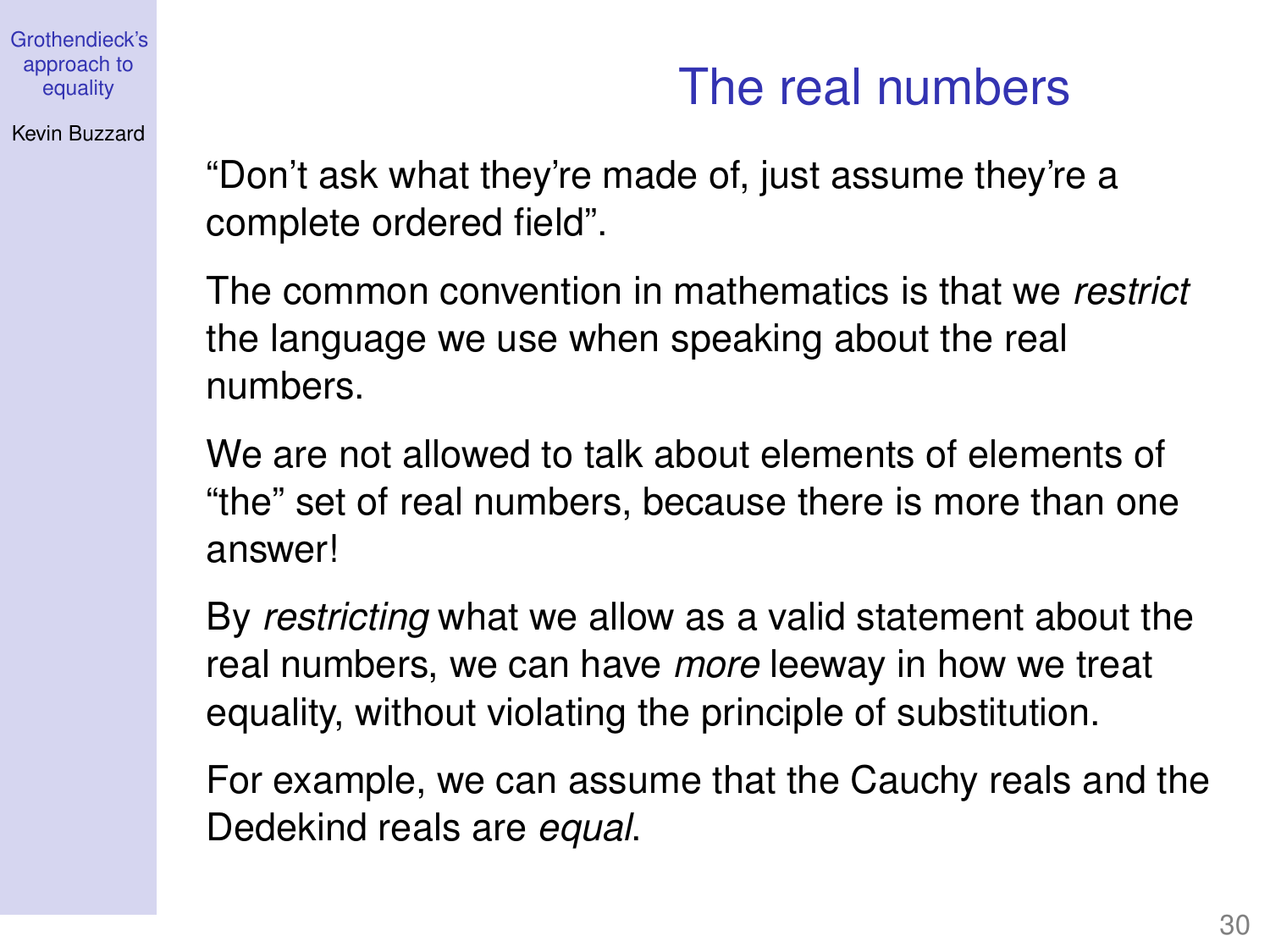Kevin Buzzard

# Unwritten conventions

Similarly, there are restrictions in what we can say about sheaves of functions in mathematics – "unwritten conventions" which are obvious to every algebraic geometer.

These unwritten conventions are subtle to explain to a computer theorem prover written in set theory, simple type theory, or dependent type theory.

These systems have a definition of equality which is *weaker* than Grothendieck's.

As a result, such systems have to *work hard* to apply Grothendieck's substitution principle; the inbuilt one is *too weak*.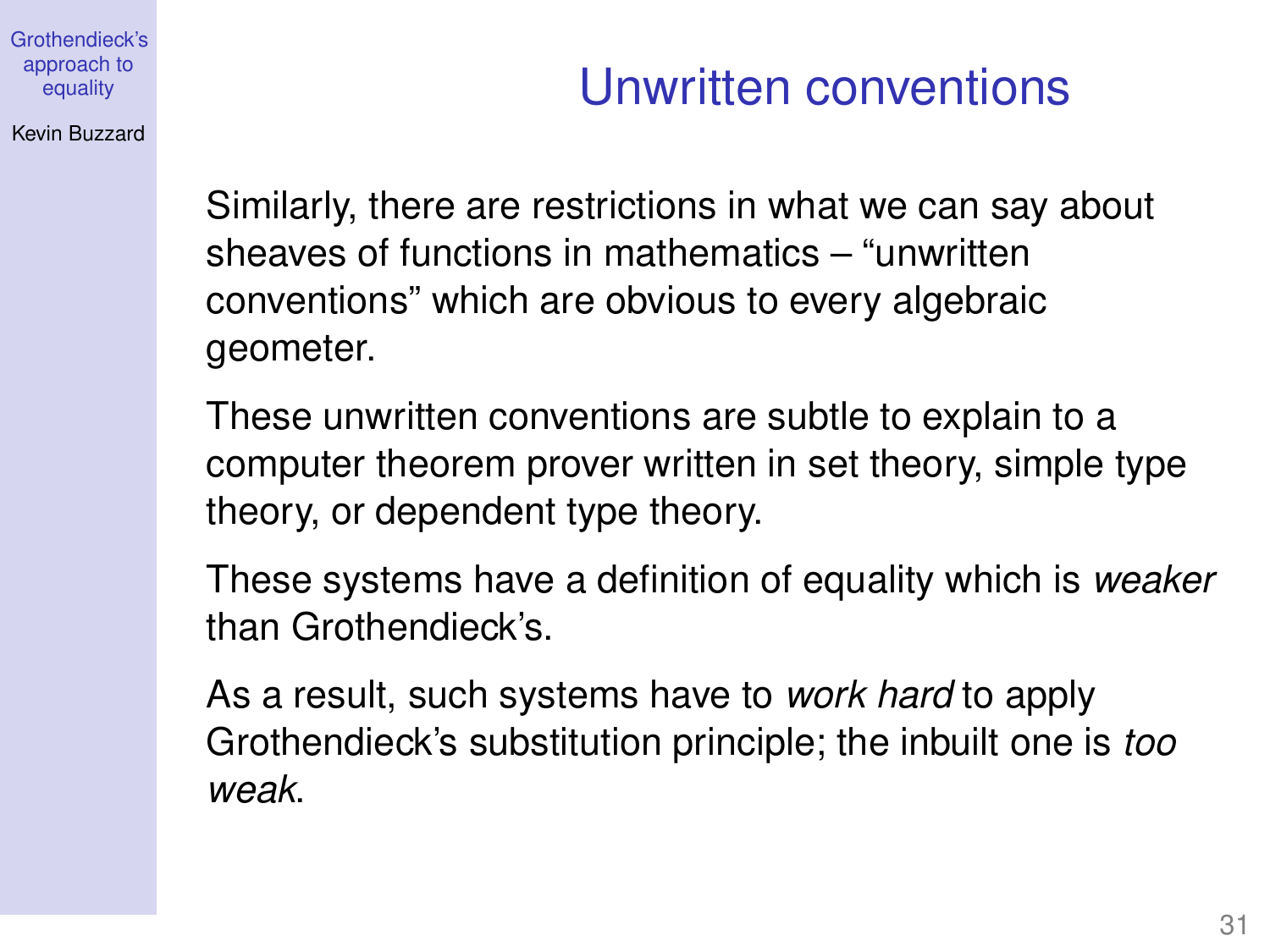Kevin Buzzard

Homotopy type theory forgets about "canonical" and decrees that *all* isomorphisms are equalities.

So it looks like we can recover Grothendieck's substitution principle.

However, in homotopy type theory, things can be *equal in more than one way*; whatever a "canonical" isomorphism really is, homotopy theory type theory also allows equality corresponding to "noncanonical isomorphisms" (e.g.  $\mathbb{N} = \mathbb{Z}$ ).

So this approach has gone too far! It also does not capture what Grothendieck wanted.